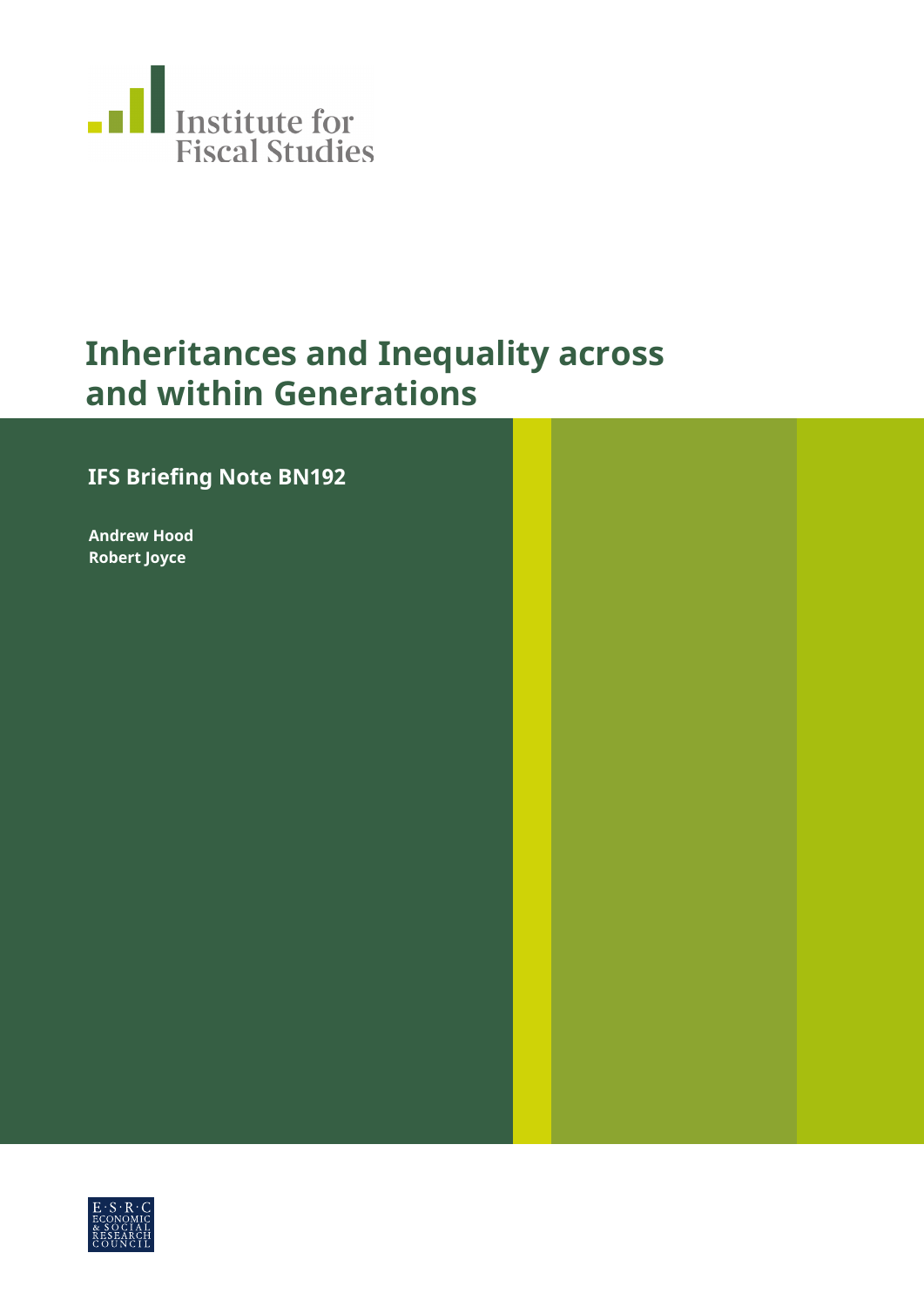#### **Inheritances and Inequality across and within Generations**

**Andrew Hood Robert Joyce**

*Copy-edited by Judith Payne*

*Published by*

#### **The Institute for Fiscal Studies**

ISBN 978-1-911102-30-4

January 2017

The authors would like to thank Rowena Crawford and Cormac O'Dea for their invaluable work in setting up the data used for the analysis in Section 3.1, and Paul Johnson for helpful comments on an earlier draft. Funding for the research from the ESRC-funded Centre for the Microeconomic Analysis of Public Policy at IFS (grant number ES/M010147/1) is gratefully acknowledged. The Wealth and Assets Survey data are collected by the Office for National Statistics (ONS) and funded by ONS, Department for Work and Pensions, Department for Business, Innovation and Skills, HM Revenue and Customs, Department for Communities and Local Government, Scottish Government and Financial Services Authority. ELSA was developed by a team of researchers based at the National Centre for Social Research, University College London and the Institute for Fiscal Studies. The data were collected by the National Centre for Social Research. The funding is provided by the National Institute of Aging in the United States and a consortium of UK government departments coordinated by ONS. The data were made available by the UK Data Archive (crown copyright). Responsibility for interpretation of the data, as well as for any errors, is the authors' alone.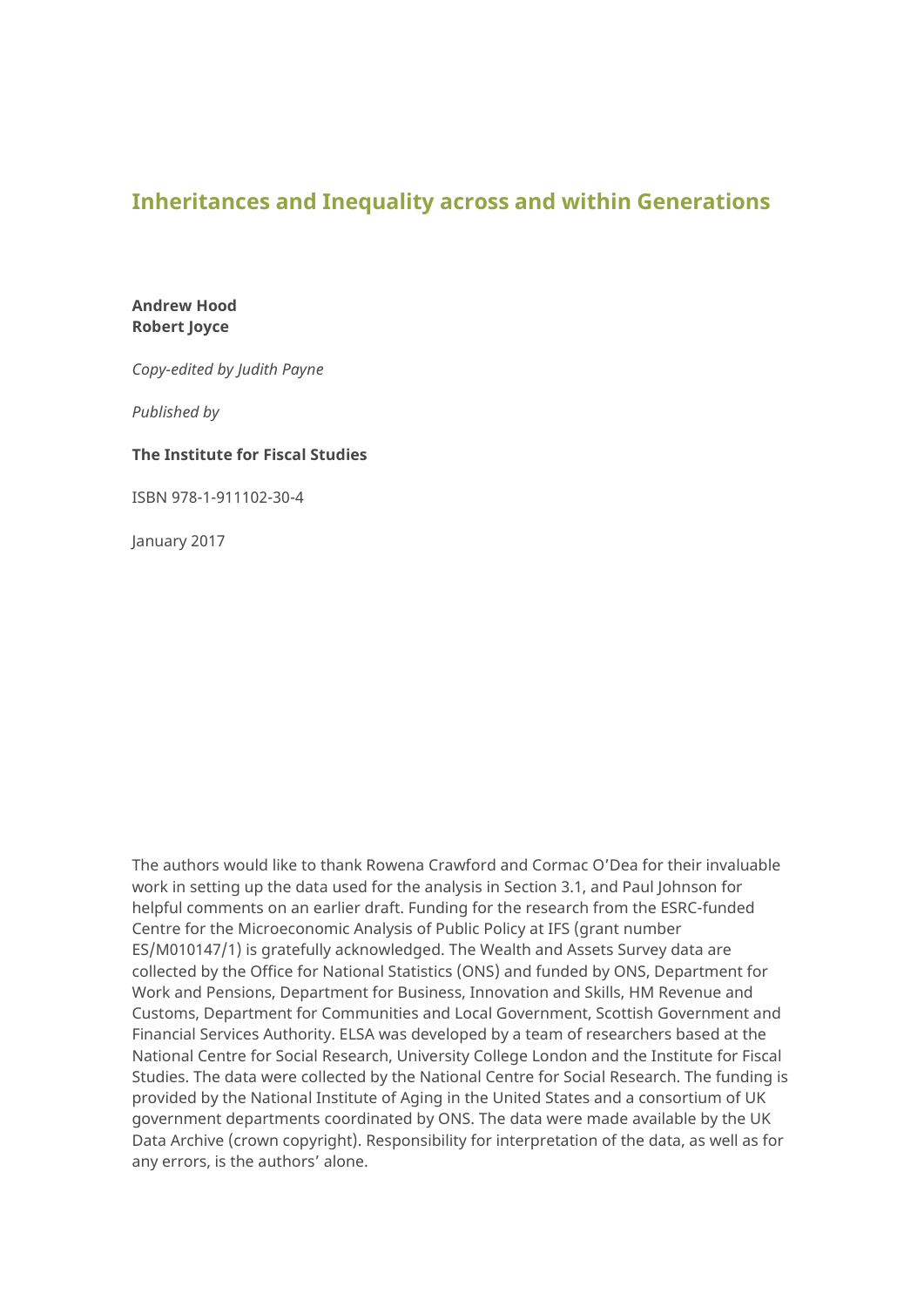# **Executive Summary**

#### **The growing importance of inherited wealth**

| <b>Elderly households now</b>                                                               | Among households where all members are 80 or older,                                                                                  |
|---------------------------------------------------------------------------------------------|--------------------------------------------------------------------------------------------------------------------------------------|
| have much more wealth                                                                       | average real non-pension wealth in 2012-13 was                                                                                       |
| than households of the                                                                      | £230,000, compared with £160,000 for the same age                                                                                    |
| same age a decade ago.                                                                      | group in 2002-03.                                                                                                                    |
| An increased proportion<br>of elderly households<br>intend to leave a large<br>inheritance. | In 2012–13, 44% of elderly households expected to leave<br>an inheritance of £150,000 or more, compared with just<br>24% in 2002-03. |
| <b>Younger generations are</b>                                                              | Of those born in the 1970s, 75% either have received or                                                                              |
| much more likely to                                                                         | expect to receive an inheritance, compared with 68% of                                                                               |
| expect to receive an                                                                        | those born in the 1960s, 61% of those born in the 1950s,                                                                             |
| inheritance than their                                                                      | 55% of those born in the 1940s and less than 40% of those                                                                            |
| predecessors.                                                                               | born in the 1930s.                                                                                                                   |

#### **Current pensioners: who inherited?**

| <b>People with higher</b><br>incomes over their<br>lifetimes are also more<br>likely to receive an<br>inheritance. | Looking at a group of individuals born in England in the<br>1930s and 1940s, 64% of the highest-income fifth (top<br>quintile) have benefited from an inheritance, compared<br>with 32% of the lowest-income fifth (bottom quintile).                                                                                                                   |
|--------------------------------------------------------------------------------------------------------------------|---------------------------------------------------------------------------------------------------------------------------------------------------------------------------------------------------------------------------------------------------------------------------------------------------------------------------------------------------------|
| Among heirs, those with<br>higher incomes inherit<br>more on average.                                              | Looking at the same group, mean inheritance among<br>heirs averaged £150,000 for the top quintile, but less<br>than £100,000 for everyone else. Combined with being<br>more likely to receive an inheritance at all, this meant the<br>top quintile inherited four times as much on average as<br>the bottom quintile (£100,000 compared with £25,000). |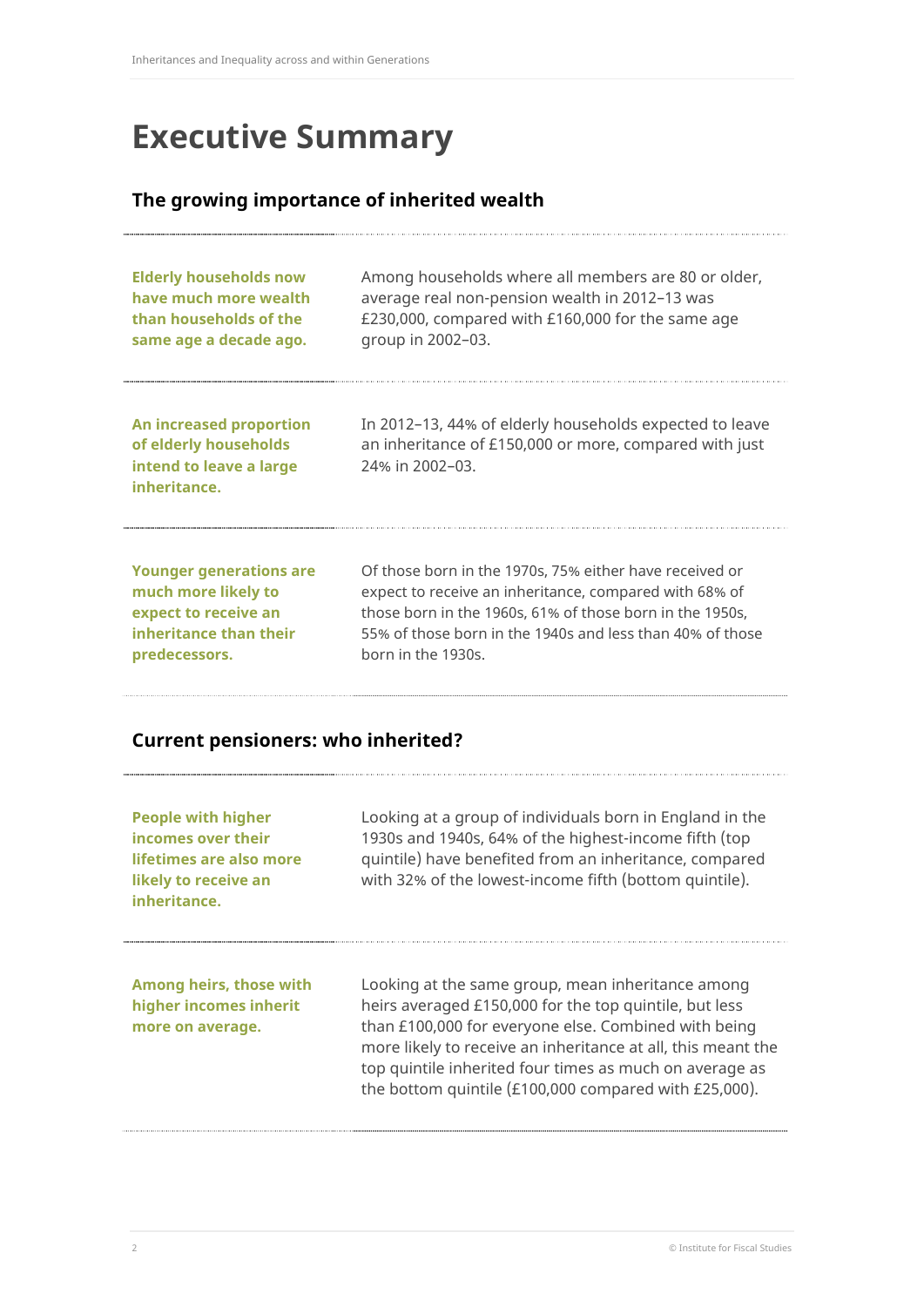| Those with the highest<br>lifetime incomes are<br>much more likely to have<br>received an extremely<br>large inheritance. | Nearly 10% of those in the top lifetime income quintile<br>have inherited more than £250,000, compared with<br>around 1% of those in the bottom three quintiles. In<br>other words, more than half of those who have inherited<br>more than £250,000 are also in the top lifetime income<br>quintile. |
|---------------------------------------------------------------------------------------------------------------------------|-------------------------------------------------------------------------------------------------------------------------------------------------------------------------------------------------------------------------------------------------------------------------------------------------------|
| As a proportion of lifetime<br>income, inheritances are<br>largest for the highest-<br>and lowest-income<br>individuals.  | Lifetime inheritances are 4.4% of net lifetime income for<br>the top quintile and 3.6% for the bottom quintile,<br>compared with around 2% for the second and third<br>lifetime income quintiles.                                                                                                     |
| These inheritances can be<br>significant multiples of<br>annual income from<br>employment, particularly                   | Across the group as a whole, 12% have inherited more<br>than 5 years' worth of net earnings and 4% have inherited<br>more than 10 years of net earnings. But among the lowest-<br>earning fifth, those figures rise to 16% and 9% respectively.                                                       |

#### **Younger generations: who will inherit?**

| The wealth of elderly<br>households is extremely<br>unequally distributed.                                                                                                                  | The top half of households where all members are 80 or<br>older hold 90% of the wealth, and the top 10% hold 40%<br>of the wealth. Hence a 'lucky half' of younger<br>households look likely to get the vast majority of the<br>inherited wealth from the older generation. |
|---------------------------------------------------------------------------------------------------------------------------------------------------------------------------------------------|-----------------------------------------------------------------------------------------------------------------------------------------------------------------------------------------------------------------------------------------------------------------------------|
| In younger generations,<br>those with higher current<br>incomes are significantly<br>more likely to have<br>received an inheritance or<br>expect to receive one at<br>some point in future. | Among those born in the 1970s, 87% of those in the top<br>income quintile have received or expect to receive an<br>inheritance, compared with 58% of those in the bottom<br>income quintile.                                                                                |

**for low earners.**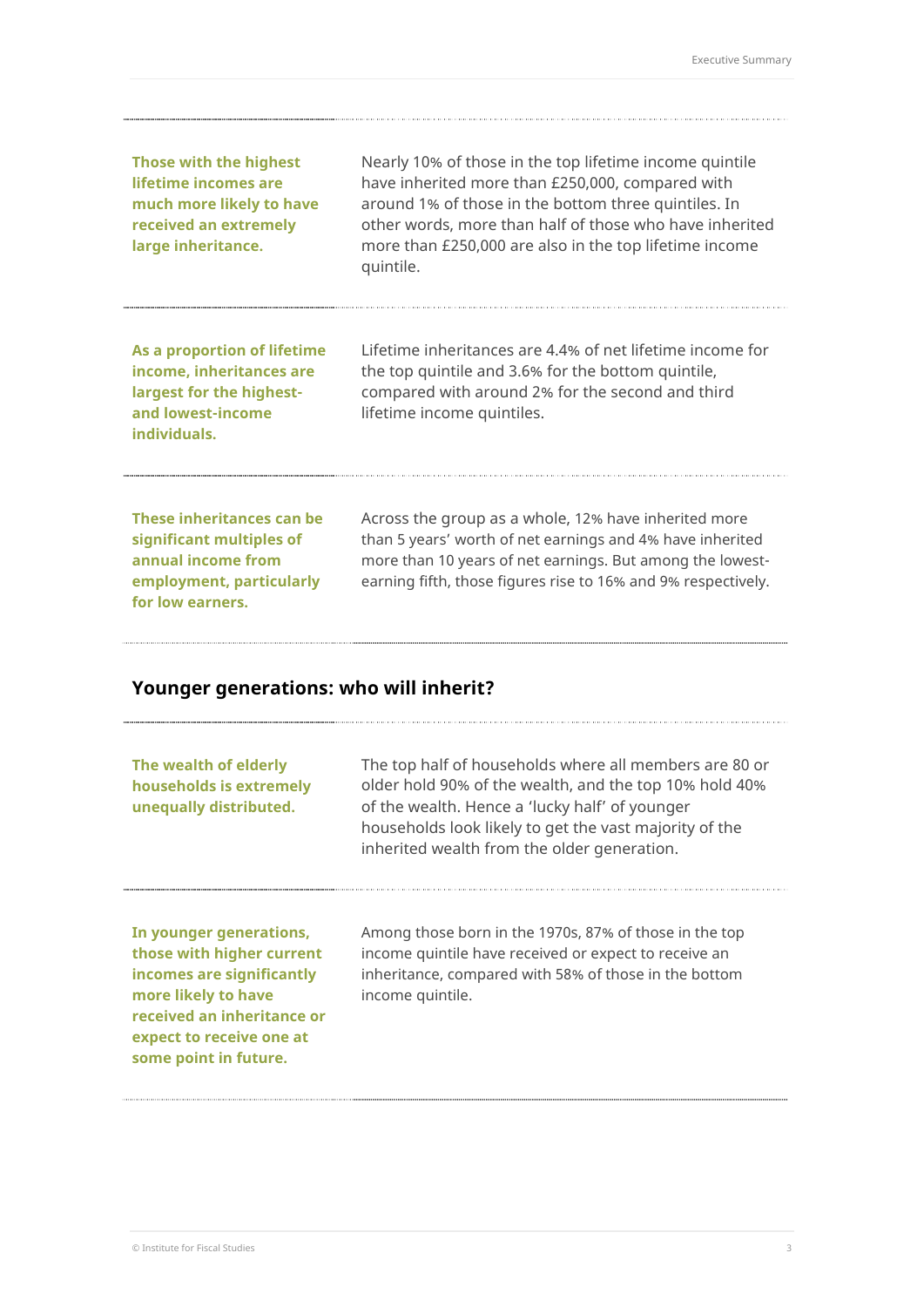**Inheritances have become more important for both low- and highincome households.**

The poorest fifth of those born in the 1970s are more likely to have received or expect to receive an inheritance than the highest-income fifth of those born in the 1930s.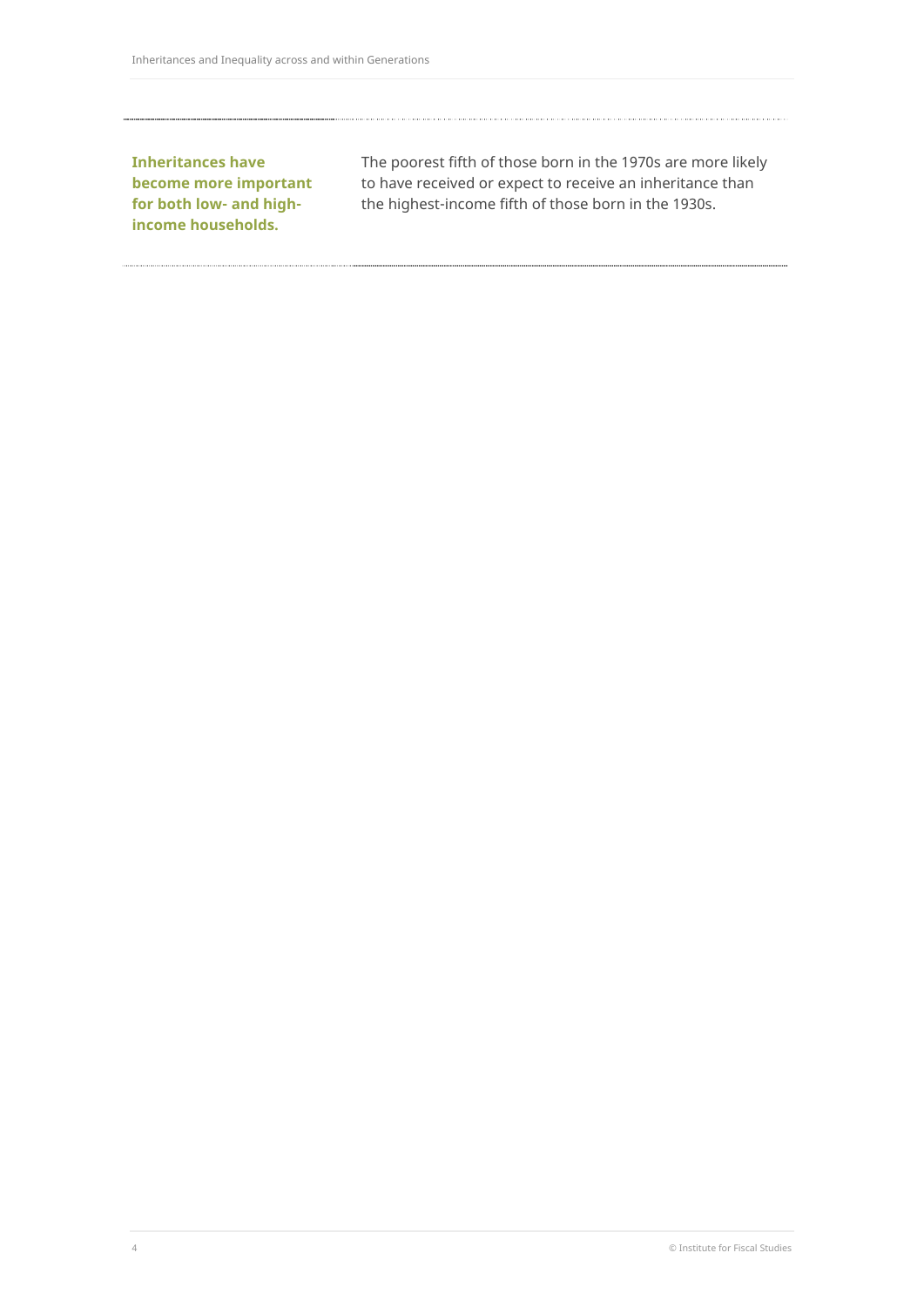## **1. Introduction**

*Unless we deal with the housing deficit, we will see house prices keep on rising. Young people will find it even harder to afford their own home. The divide between those who inherit wealth and those who don't will become more pronounced.* 

*Theresa May, 11 July 2016[1](#page-5-0)*

In the speech that launched her campaign to become leader of the Conservative Party, the Prime Minister expressed concern about a growing divide between those who inherit wealth and those who do not. The wealth of younger generations is falling behind the wealth that their predecessors had at the same age, and working-age incomes have been struggling for many years.<sup>[2](#page-5-1)</sup> Meanwhile, rising house prices (among other factors) have boosted the wealth of older generations in particular. The net result is that receipts of inheritances are likely to be much more important for the current young than they were for older generations,<sup>[3](#page-5-2)</sup> both in absolute terms and relative to the other sources of income and wealth that they have. This naturally leads to concerns about inequality – since inheritances are very unequally distributed – and social mobility – since the growing size and importance of inheritances will benefit the children of wealthier parents.

In Section 2 of this briefing note, we combine information on the wealth holdings of elderly households, their intention to leave that wealth to future generations, and younger generations' expectations of receiving inheritances, to document the growing importance of inheritances.

In Section 3, we investigate what impact we can expect inheritances to have on inequality within generations of people who are currently of working age. First, we examine the patterns of actual inheritance receipt that we saw among pensioners, using detailed survey data on older individuals linked to their lifetime earnings histories from administrative National Insurance records. Second, we combine information on the distribution of current wealth holdings of elderly households and how younger generations' expectations of receiving inheritances relate to their income, to say what we can about how the inheritances younger generations receive in future will affect inequality among that group.

Section 4 briefly concludes.

<sup>1</sup> [http://www.ukpol.co.uk/2016/07/11/theresa-may-2016-speech-to-launch-leadership-campaign/.](http://www.ukpol.co.uk/2016/07/11/theresa-may-2016-speech-to-launch-leadership-campaign/)

<span id="page-5-1"></span><span id="page-5-0"></span><sup>&</sup>lt;sup>2</sup> J. Cribb, A. Hood and R. Joyce, 'The economic circumstances of different generations: the latest picture', IFS Briefing Note 187, 2016[, https://www.ifs.org.uk/publications/8583.](https://www.ifs.org.uk/publications/8583)

<span id="page-5-2"></span><sup>3</sup> See chapter 4 of A. Hood and R. Joyce, *The Economic Circumstances of Cohorts Born between the 1940s and the 1970s*, IFS Report R89, 2013[, https://www.ifs.org.uk/publications/7007.](https://www.ifs.org.uk/publications/7007)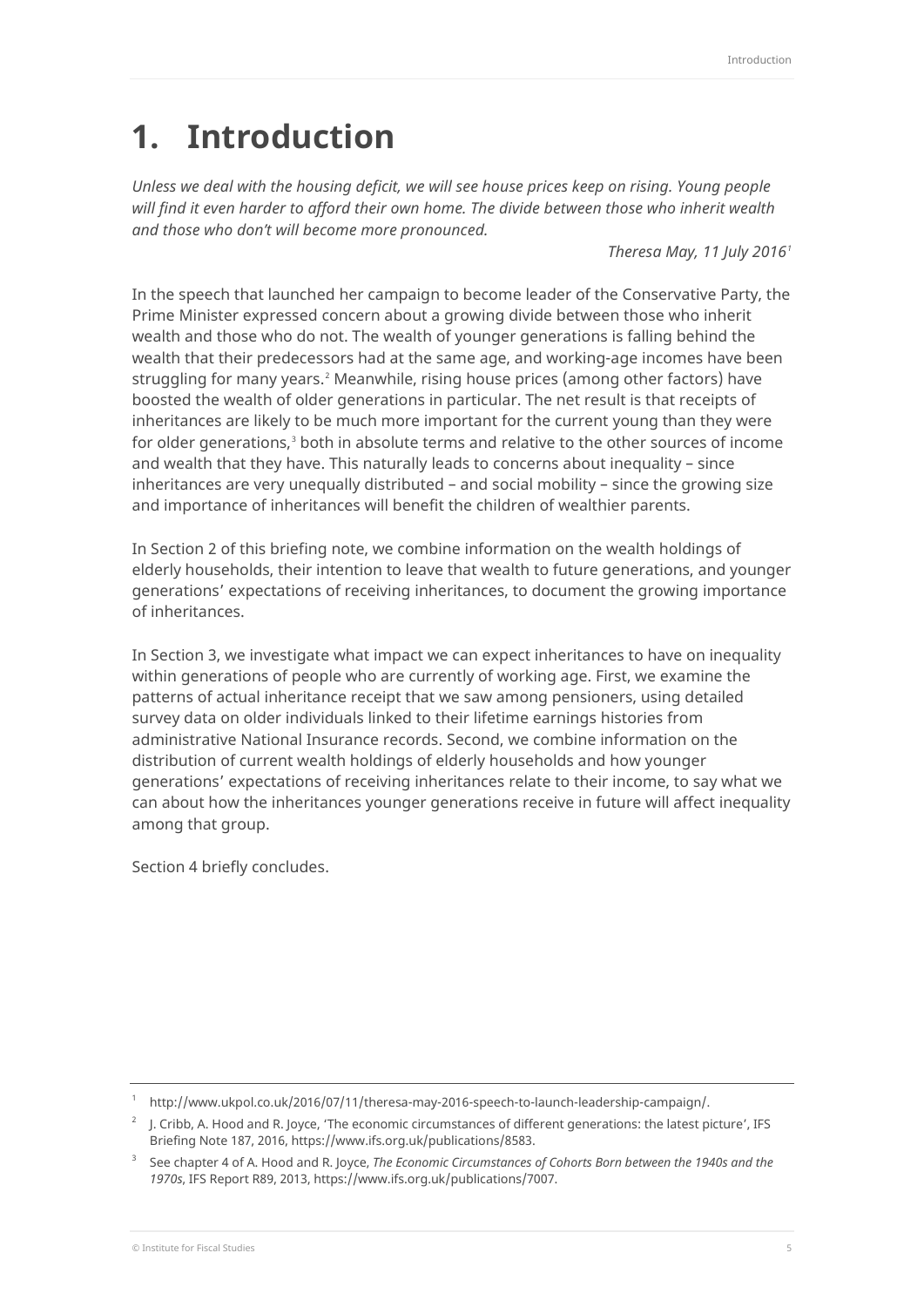### **2. The Growing Importance of Inheritances**

The inheritances that younger generations receive will depend on the wealth of the current elderly and on how much of that wealth is passed down to the next generation. In this section, we combine data on the wealth holdings of elderly households (and how these have changed over time), their intentions with regard to leaving an inheritance, and younger generations' expectations of receiving an inheritance, to provide strong evidence that inheritances will be a more important source of economic resources for younger generations than they were for their predecessors.

**Figure 1. Mean net non-pension wealth of households where all members are 80 or older**



Note: Households containing more than one benefit unit are excluded from the sample. Figures are adjusted for inflation using a variant of the CPI that includes mortgage interest payments. England only.

Source: Authors' calculations using ELSA, waves 1 and 6.

The first key fact is that today's elderly households have much more wealth than elderly households had even a decade ago. This is illustrated by Figure 1, which shows the average (mean) non-pension wealth of households where all members are 80 or older. In 2002–03, the average household wealth of this group was £160,000, of which £110,000 was accounted for by the value of primary residences. A decade later, the average household wealth of the same age group was 45% higher, at £230,000. As the figure shows, this increase is mostly due to a rise in primary housing wealth, from £110,000 to £160,000. This increase was the result of both rising house prices (average real house prices in the UK rose from £150,000 to £170,000 over that decade) and an increase in the homeownership rate of elderly households (from 60% in 2002-03 to 71% in 2012-13).<sup>[4](#page-6-0)</sup> And this rise in the housing wealth of elderly households was not confined to London and the South East: in

<span id="page-6-0"></span><sup>4</sup> Sources: house prices – authors' calculations using Nationwide house price index; homeownership rate – authors' calculations using English Longitudinal Study of Ageing (ELSA), waves 1 and 6.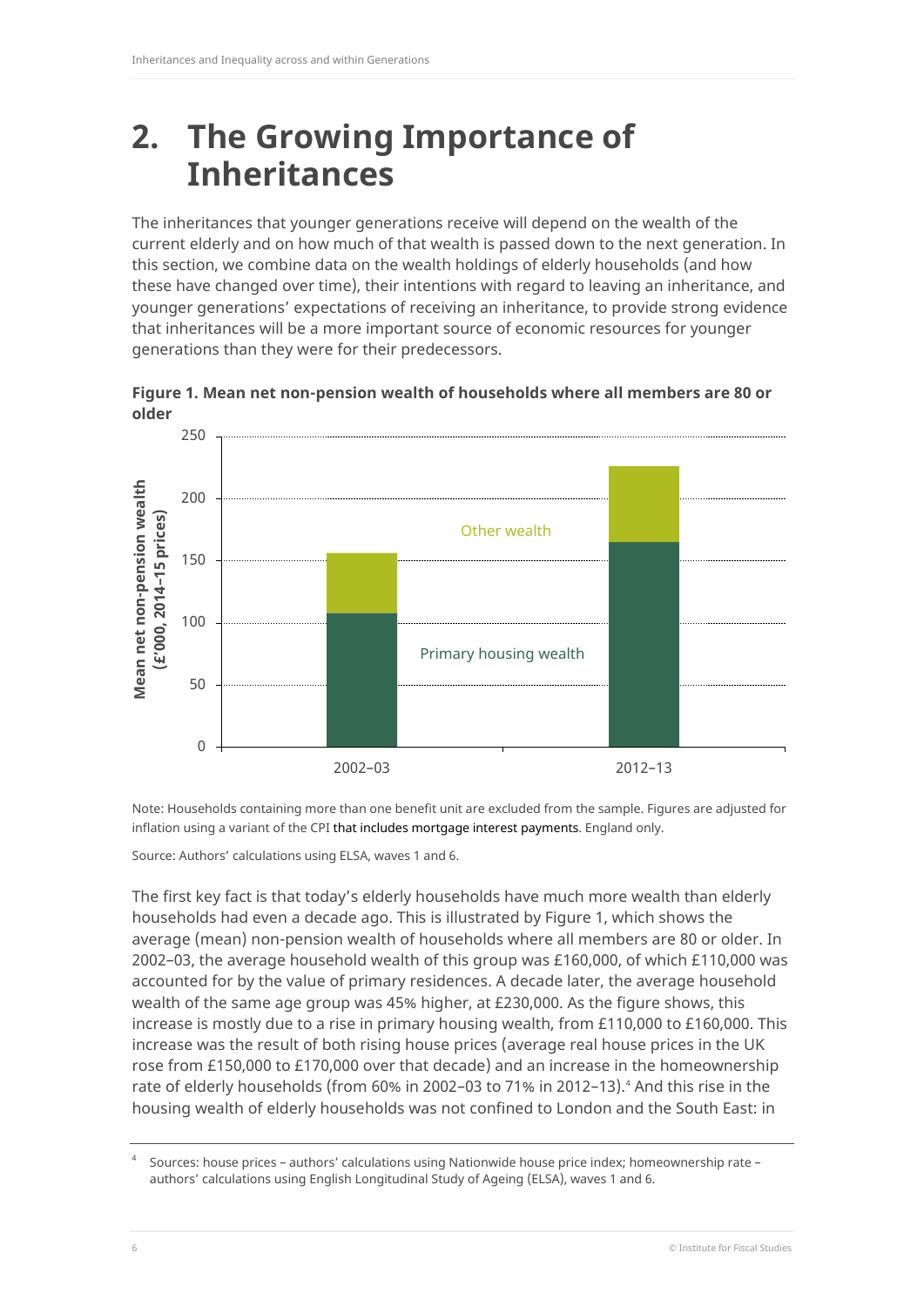fact, the rate of increase was similar in the rest of England (although average housing wealth remained much lower than in London and the South East).

The implication of that increase in wealth for the inheritances younger generations will receive depends on what the current elderly intend to do with their wealth. Figure 2 provides evidence that higher wealth has indeed fed through to an intention to leave more wealth to their children. Focusing again on households where all members are 80 or older, it shows the percentage of households expecting to leave any inheritance, expecting to leave more than £50,000 and expecting to leave more than £150,000 in both 2002–03 and 2012–13.[5](#page-7-0) Note that the monetary amounts stay the same in cash terms over time (this is how the underlying survey questions were asked), and so some of any increase in the percentages can be explained simply by inflation. The share of elderly households expecting to leave some inheritance has increased from 60% in 2002–03 to 72% in 2012–13, and the share expecting to leave at least £50,000 has risen from 44% to 62%. But perhaps most dramatic is the near-doubling of the share of elderly households expecting to leave at least £150,000 in inheritance, from just 24% in 2002–03 to 44% in 2012–13. Of course, not all those who intend to leave a large inheritance will in fact do so: for example, unexpected costs associated with end-of-life care might leave some households with less wealth to bequeath than they expected.



**Figure 2. Percentage of households where all members are 80 or older expecting to leave an inheritance of different sizes**

Note: Households containing more than one benefit unit are excluded from the sample. Figures are adjusted for inflation using a variant of the CPI that includes mortgage interest payments. England only.

Source: Authors' calculations using ELSA, waves 1 and 6.

<span id="page-7-0"></span><sup>5</sup> Expectation questions are asked to each individual, but for those living in couples they elicit the probability of either the individual or their partner leaving an inheritance, so we take the average of the expectations of the two members of a couple. The figure will slightly understate the share of households expecting to leave any inheritance, as those reporting a positive probability of leaving £50,000 or more are not asked for their expectation of leaving any inheritance, and so we simply use the probability that they will leave at least £50,000.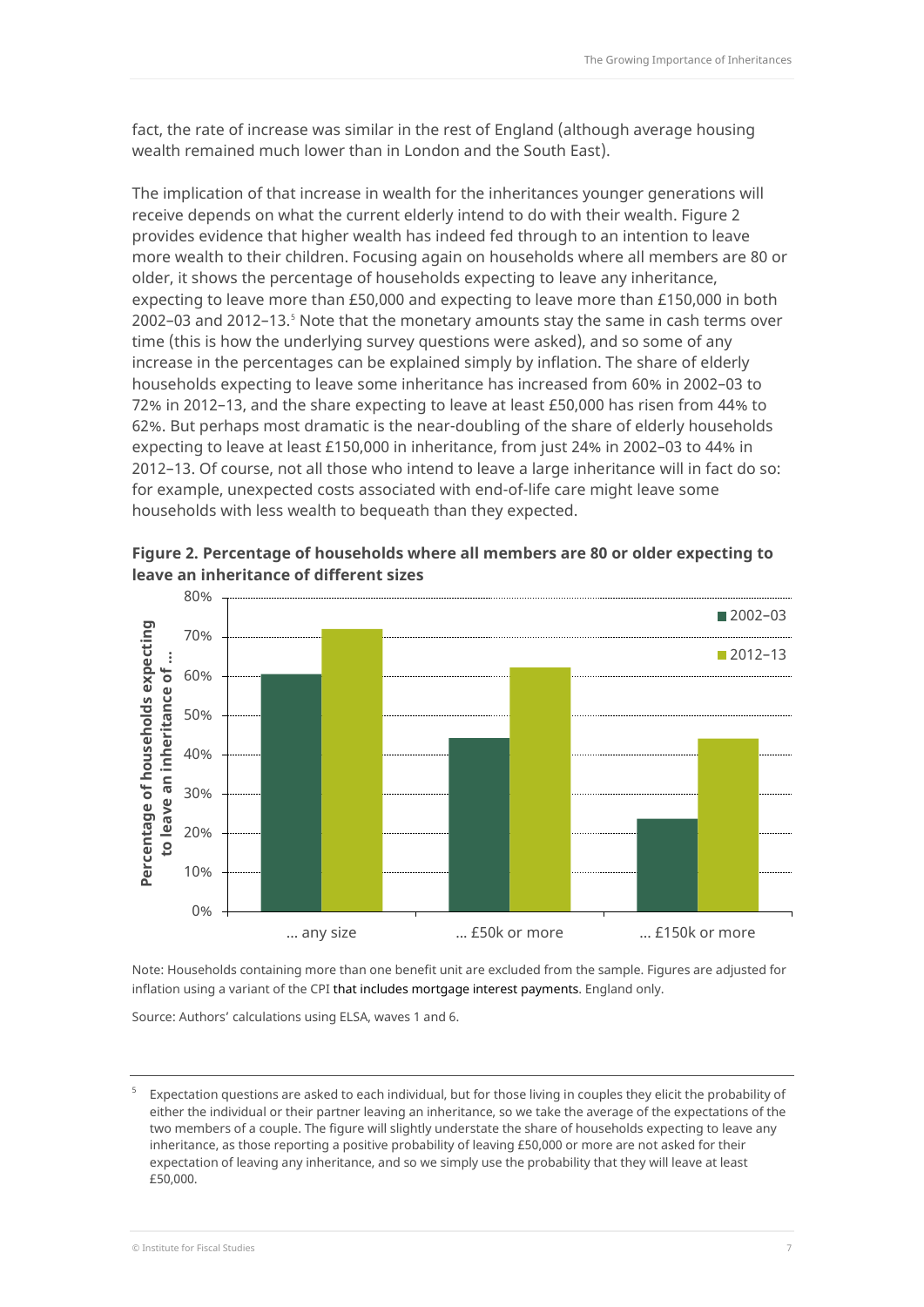This increase in the proportion of elderly households expecting to leave an inheritance is matched by an increase in the proportion of younger generations expecting to receive one. Figure 3 shows the share of individuals born in different decades (different 'cohorts') who either have received or expect to receive an inheritance (including inheritances received or expected by other members of their household). For those born in the 1950s or earlier, this is calculated using the English Longitudinal Study of Ageing (ELSA). For those born in the 1960s and 1970s, the calculations are made using the Wealth and Assets Survey (WAS), as data on those cohorts are not available in ELSA.<sup>[6](#page-8-0)</sup> For those cohorts for which data are available in both surveys, the relative importance of inheritances across cohorts looks similar (although the absolute proportions that have received or expect to receive an inheritance are slightly lower in WAS).



**Figure 3. Percentage of individuals who either have received or expect to receive an inheritance, for those born in different decades**

Note: Figures for 1930s, 1940s and 1950s cohorts are calculated using ELSA and figures for 1960s and 1970s cohorts are calculated using WAS (see text for further details). Inheritances received or expected by other household members are also included. England only.

Source: Authors' calculations using ELSA, wave 6, and WAS, various years.

The trend shown by Figure 3 is clear. The proportion of individuals who have received or expect to receive an inheritance has risen rapidly across cohorts: of those born in the 1970s, 75% either have received or expect to receive an inheritance, compared with 68% of those born in the 1960s, 61% of those born in the 1950s, 55% of those born in the 1940s and less than 40% of those born in the 1930s. In other words, the share of individuals who have received or expect to receive an inheritance has doubled between those born in the 1930s and those born in the 1970s. Of course, it is possible that some of the expectations of younger generations may not be realised. But the much higher homeownership rates

<span id="page-8-0"></span>In WAS, we define an 'expected inheritance' as one that is deemed 'fairly likely', 'very likely' or 'definite'. In ELSA, we simply use the subjective probability elicited by the survey. In both cases, we assume that each member of the household gives their subjective likelihood of receiving an inheritance themselves, and that if one member of a household receives an inheritance this does not have an impact on the chance of the other members receiving an inheritance.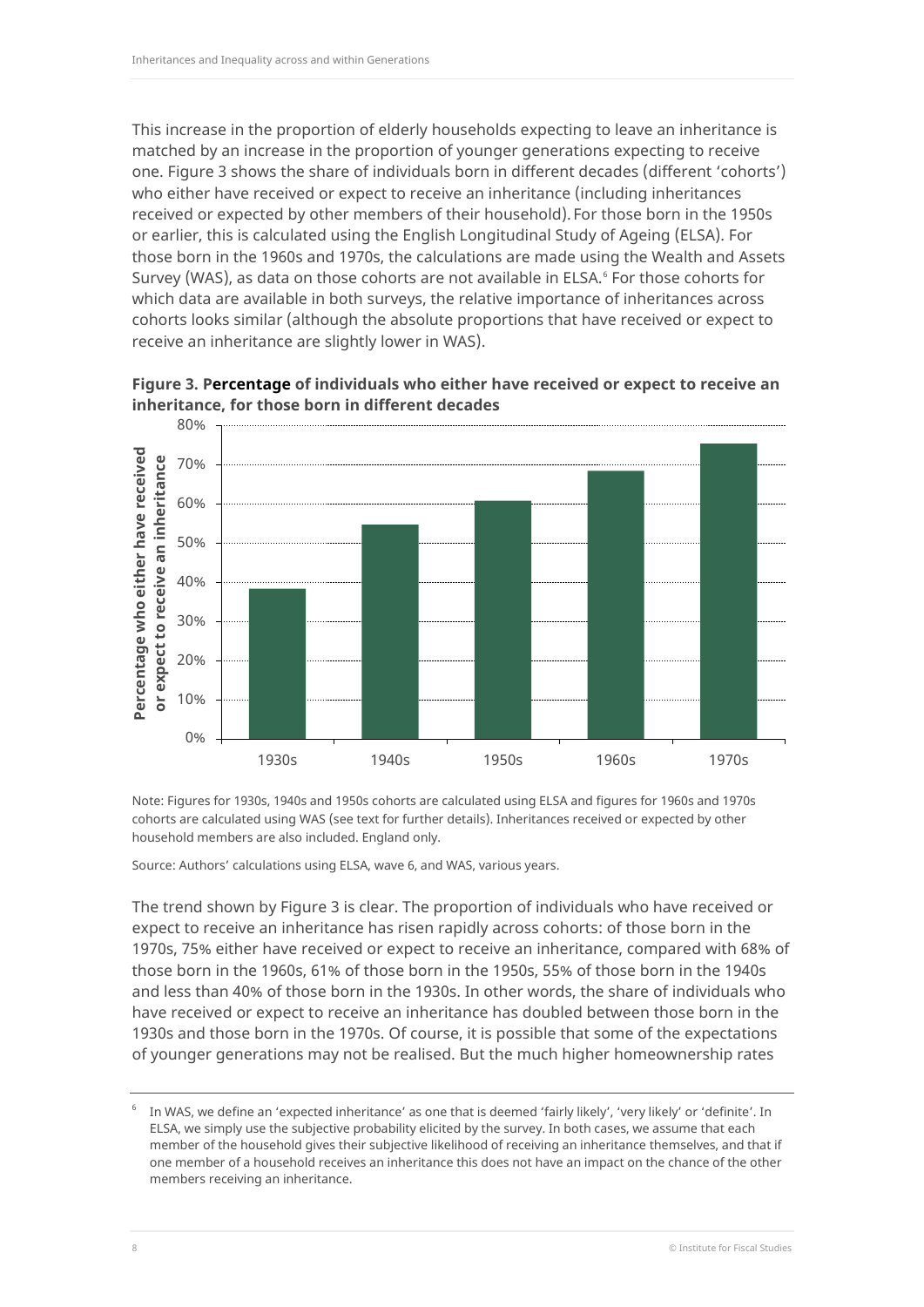among the parents of younger generations provide at least one good reason to expect a much greater share of those generations to inherit.

In summary, there is strong evidence that inheritances will be much more important for younger generations. The proportion of individuals who have either received or expect an inheritance has roughly doubled between those born in the 1930s and those born in the 1970s. And inheritances are also likely to be larger relative to other sources of income for younger generations. The average wealth of elderly households (where all members are 80 or older) increased by 45% between 2002–03 and 2012–13. Over that same decade, median household income among those aged between 30 and 59 did not increase at all.<sup>[7](#page-9-0)</sup>

<span id="page-9-0"></span><sup>7</sup> Source: authors' calculations using Family Resources Survey, 2002–03 and 2012–13.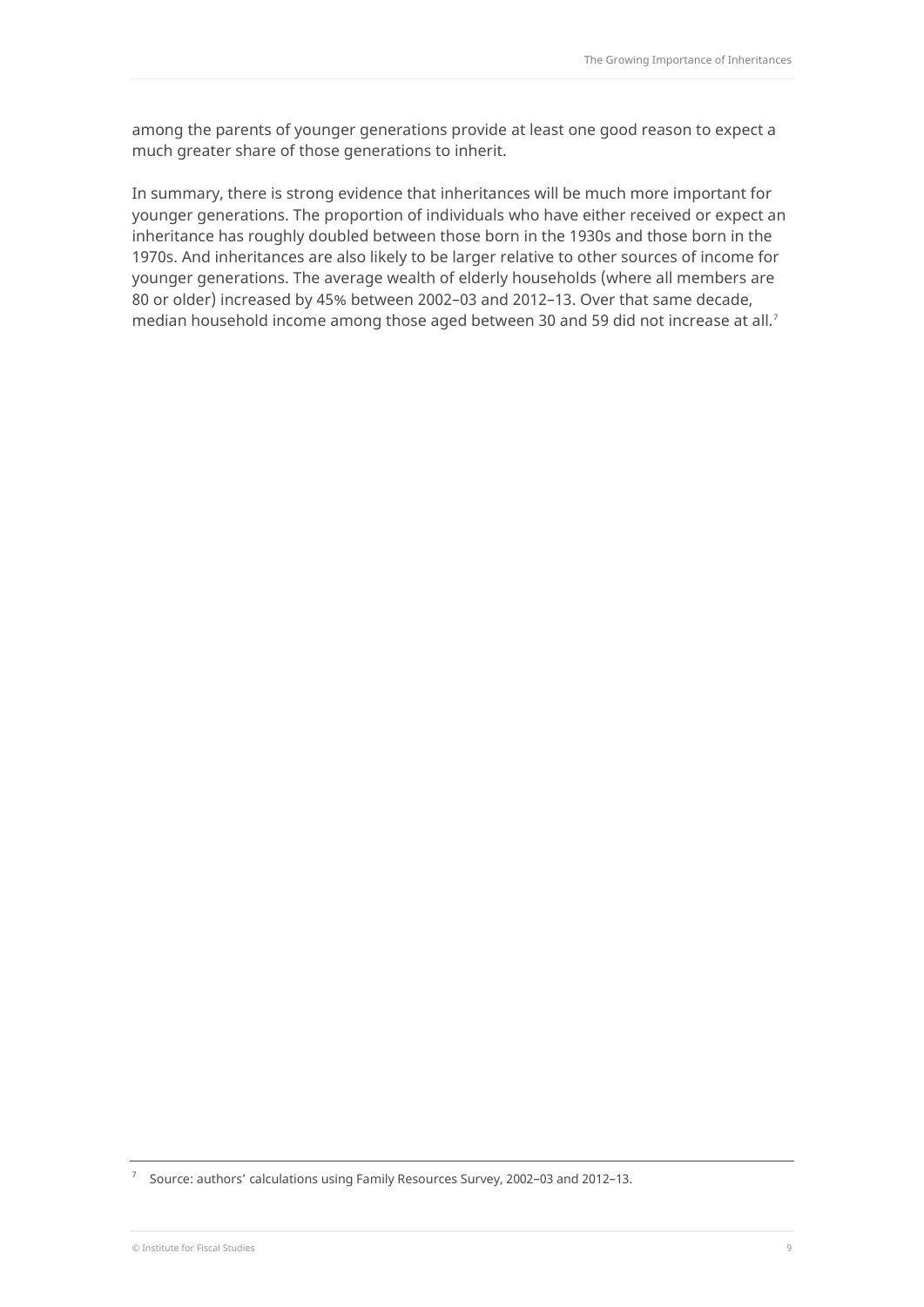### **3. Inheritances and Inequality within Each Generation**

Having demonstrated the growing importance of inheritances for younger generations overall, we now assess their likely impact on inequalities *within* generations. In the first part of this section, we focus on inheritances and inequality among current pensioners – most of whom have already received any inheritances that they will get. In the second part, we look at inheritances (received and expected) and inequality among the current working-age population.

#### **3.1 Inheritances and inequality among current pensioners**

The first way of getting a sense of how inheritances might ultimately be distributed among younger generations is to look at how they were distributed among the older generation. In this subsection, we look at how the amount current pensioners inherited over the course of their lives varies with the amount of income they received over their lives.<sup>[8](#page-10-0)</sup>

'Lifetime income' is calculated by adding together total after-tax earnings between the ages of 18 and 65, total expected income from the state pension (given life expectancy) and total expected income from private pensions (again given life expectancy).<sup>[9](#page-10-1)</sup> We assume that people received the relevant rate of jobseeker's allowance (JSA) in periods when their earnings were below that level and include that in our measure of income, but we do not include other sources of unearned income because data on these income sources are not available.<sup>[10](#page-10-2)</sup> When adding up income across different periods, we adjust for CPI inflation and in addition, as is standard, we apply a real discount rate (of 3% per year) to account for the fact that income received earlier is of more value than income received later.

<span id="page-10-0"></span><sup>8</sup> In previous work (R. Crawford and A. Hood, 'Lifetime receipt of inheritances and the distribution of wealth in England', *Fiscal Studies*, 2016, 37, 55–75), we have looked at the impact of lifetime inheritances on the distribution of wealth. We found that while inheritances reduce inequality in marketable wealth, this effect disappears once state and private pension wealth are included. However, as we have previously argued (in section 5 of R. Crawford and A. Hood, 'A tale of three distributions: inheritances, wealth and lifetime income', IFS Working Paper W15/14, 2015[, https://www.ifs.org.uk/publications/7694\)](https://www.ifs.org.uk/publications/7694)*,* the effect of inheritances on wealth inequality is unlikely to be a reliable guide to their impact on inequality in lifetime economic resources (primarily because the rich save more). It is for that reason that we look here at the relationship between lifetime inheritances and lifetime income.

<span id="page-10-1"></span>Ideally, we would exclude any private pension income that was the result of contributions made out of net earnings (to ensure that the income is not double-counted, when it is earned in working life and then enjoyed in retirement), but since this is unknown we make the assumption that all pension contributions were either made by the employer or came from gross earnings. This is likely to be a reasonable approximation for this cohort of individuals.

<span id="page-10-2"></span><sup>&</sup>lt;sup>10</sup> For further details on how this measure of lifetime income is constructed, including the estimation of full earnings histories, see section 2 and appendix A of R. Crawford and A. Hood, 'A tale of three distributions: inheritances, wealth and lifetime income', IFS Working Paper W15/14, 2015, [https://www.ifs.org.uk/publications/7694.](https://www.ifs.org.uk/publications/7694) The only significant difference between the methodology laid out there and that used in this briefing note is that ELSA data (covering the period from 2002–03 to 2012–13) are used to complete the earnings histories from administrative records (which only cover the period up to 2002– 03).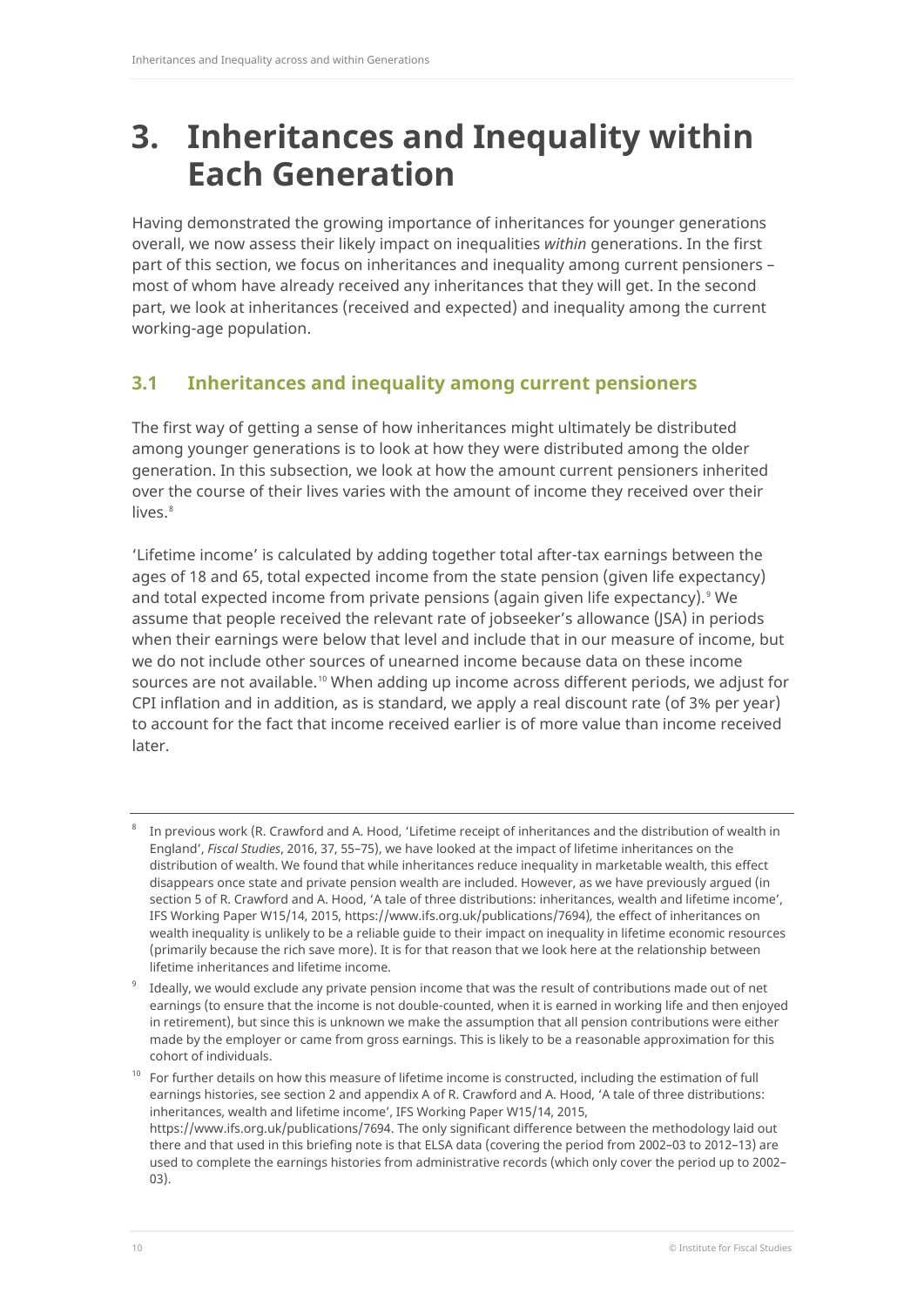We are able to calculate these measures of lifetime income and lifetime inheritances for a group of individuals born in the 1930s and the 1940s, using a combination of data from the English Longitudinal Study of Ageing and linked administrative National Insurance records. This link is not available for all individuals in the data and provides insufficient information for others. Full details of the sample selection are given in the appendix. The main way in which the sample is unrepresentative is that we cannot include divorced or widowed individuals (since we do not know the past earnings or inheritances of a deceased or previous partner). For pensioners in couples, we take a family-level view: we add together the incomes and inheritances of both members of the couple, and then express both incomes and inheritances in per-person terms (i.e. we divide them in half).

Figure 4 shows the distribution of inheritances this group of current pensioners have received over the course of their lives. For this generation, inheritances were not a significant source of economic resources for the majority of individuals. Around half have not benefited from inheritances at all, and a further 23% have received less than £50,000. On the other hand, a small number of individuals have received very substantial inheritances: 10% have received between £100,000 and £250,000, and 3% have inherited more than £250,000, over the course of their lives.



**Figure 4. Distribution of lifetime inheritances per person**

Note: Sample of individuals aged 65 to 80 in ELSA wave 6. Only those individuals for whom household earnings can be satisfactorily calculated are included. Lifetime totals are calculated using a 3% real discount rate, with inflation measured using a variant of the CPI that includes mortgage interest payments. England only.

Source: Authors' calculations using ELSA, wave 6.

Figure 5 shows how the chance of receiving an inheritance varies with lifetime income. We divide our sample of current pensioners into five equally-sized groups (quintiles) according to the lifetime income of their household (as defined above) and plot the share of individuals in each group who have received an inheritance (including inheritances received by a partner). The figure shows that, on average, about half of this group have received an inheritance, and the likelihood of inheriting is strongly related to lifetime income: those in the highest-income fifth are twice as likely to have received an inheritance as those in the lowest-income fifth (64% compared with 32%).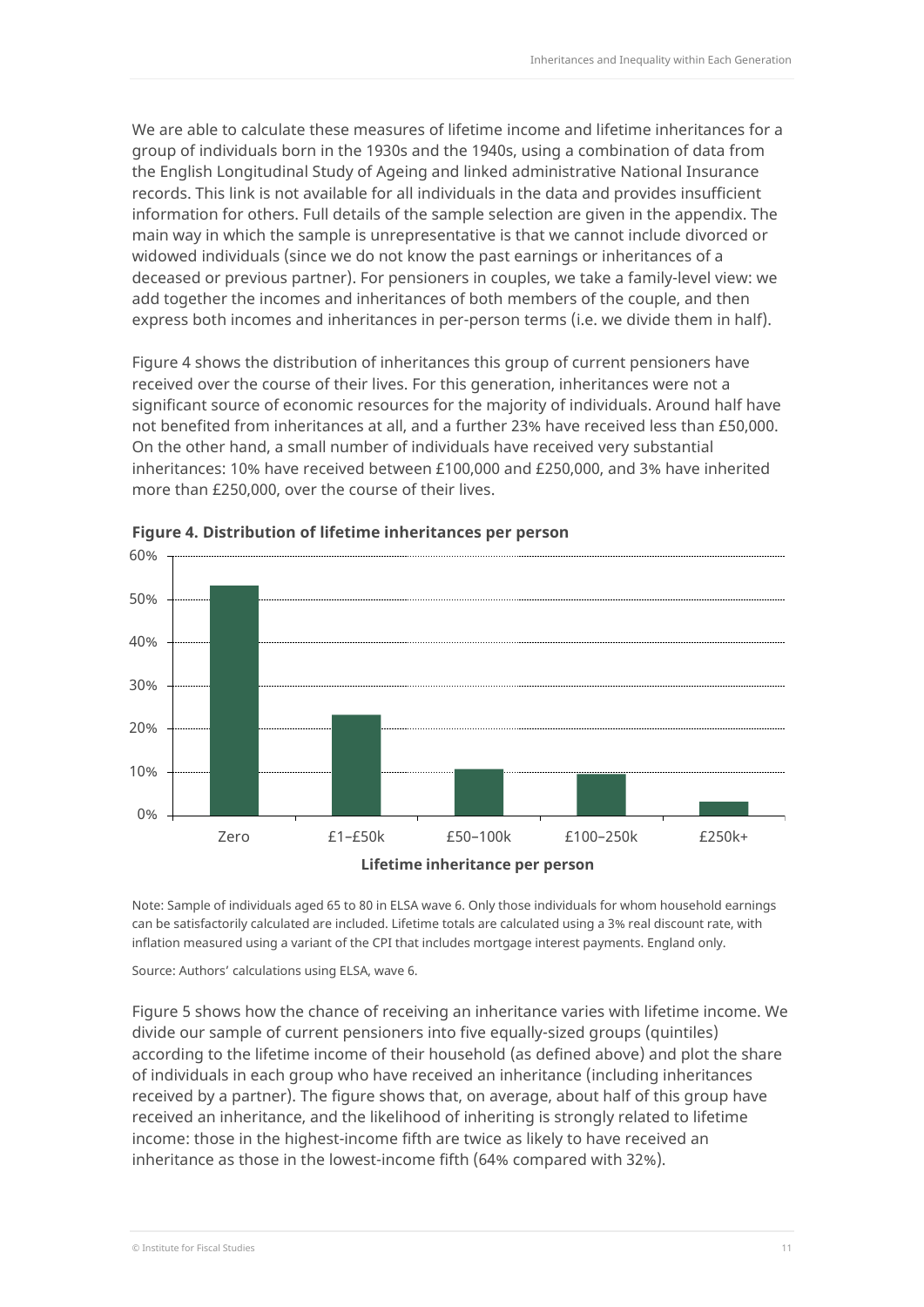

**Figure 5. Percentage of individuals who have received an inheritance, by lifetime income quintile**

Note: Sample of individuals aged 65 to 80 in ELSA wave 6. Only those individuals for whom household earnings can be satisfactorily calculated are included. Lifetime totals are calculated using a 3% real discount rate, with inflation measured using a variant of the CPI that includes mortgage interest payments. Income quintile groups are derived by dividing individuals into five equally-sized groups based on 'lifetime income' per person. 'Lifetime income' is the sum of household earnings, household state pension income and household private pension income. It does not include unearned income or working-age benefits (other than assumed JSA receipt). England only.

Source: Authors' calculations using ELSA, various waves, and linked administrative data.



**Figure 6. Mean lifetime inheritance per person, by lifetime income quintile**

Note and source: See Figure 5.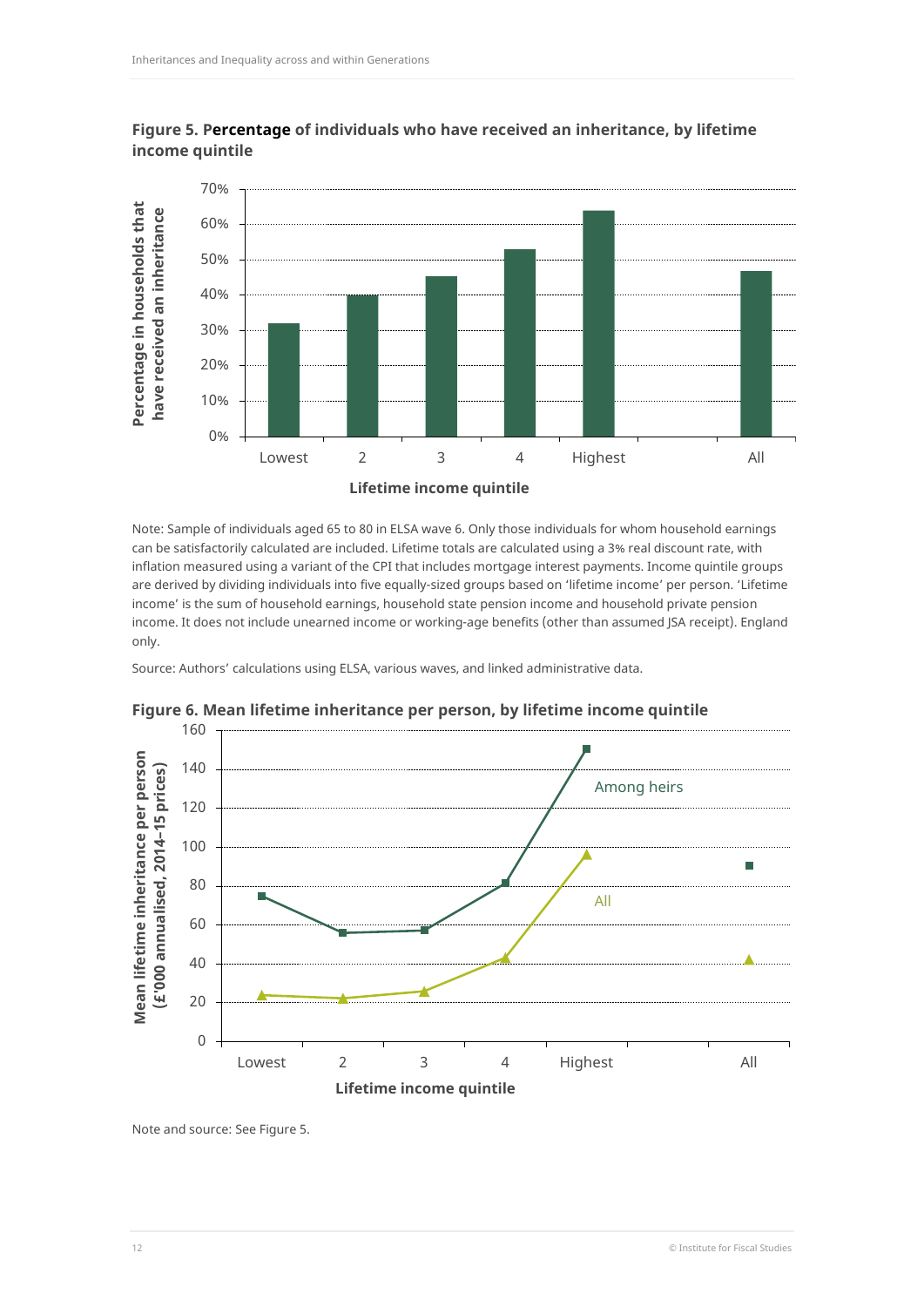As well as being more likely to receive an inheritance, individuals with the highest lifetime incomes also receive larger inheritances on average. Figure 6 shows the mean value of lifetime inheritances across lifetime income quintiles, both for the whole sample and just among those who have inherited something (heirs). Looking first at average inheritances among heirs, it is noticeable that those in the top quintile inherited much more on average – around £150,000 per person – than those in the other four quintiles, who received an average of between £55,000 and £80,000 per person. Outside the top quintile, however, there is no consistent relationship between lifetime income and the average size of inheritance among heirs, even though the likelihood of being an heir in the first place does increase steadily with income.

Putting all this together, Figure 6 also shows the pattern of average lifetime inheritances by lifetime income across all individuals (heirs and non-heirs). Across the bottom half of the lifetime income distribution, average lifetime inheritance is between £20,000 and £25,000. This nearly doubles to an average of £43,000 in the fourth quintile, and then more than doubles again to an average of £96,000 in the top quintile. In an absolute sense, inheritances have clearly increased inequality among this generation – those with higher lifetime incomes have inherited much more, on average.

The higher average lifetime inheritances of those in the top lifetime income quintile are in part driven by the fact that they are much more likely to have received a very large inheritance than those with lower lifetime incomes. This is illustrated by Figure 7, which plots the proportion of individuals in each quintile who have inherited more than a number of different cash thresholds. For example, it shows that 40% of those in the top lifetime income quintile have inherited over £50,000, compared with around 20% of those in the other four quintiles. Perhaps most striking is the fact that nearly 10% of the top lifetime income quintile have inherited over £250,000. This compares with 3% of those in the fourth quintile, and around 1% of those in the bottom three quintiles.



**Figure 7. Distribution of lifetime inheritance per person, by lifetime income quintile**

Note and source: See Figure 5.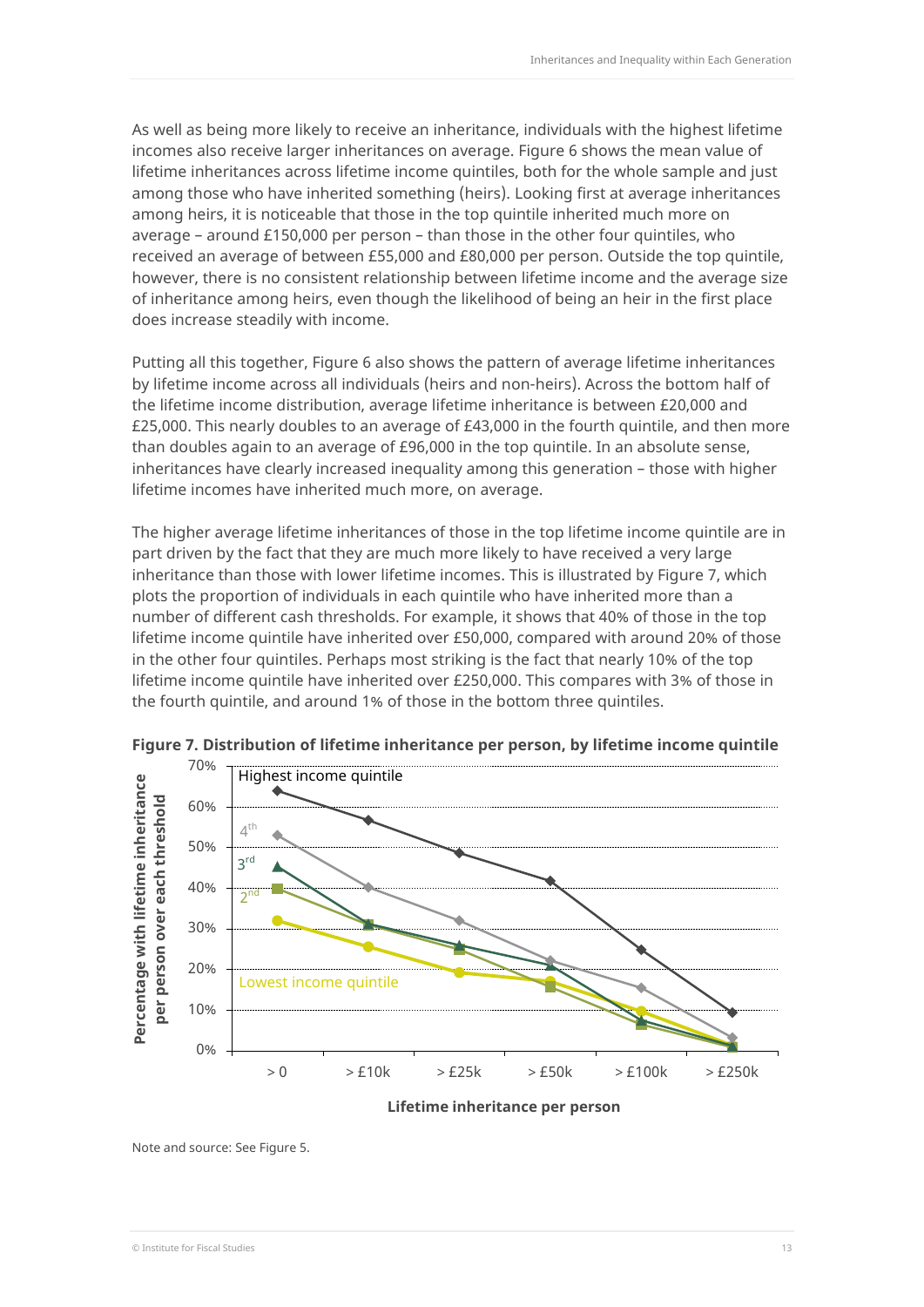Figure 8 provides an alternative way to look at the relationship between lifetime income quintile and lifetime inheritance shown in Figure 7. It shows how likely an individual is to end up in each fifth of the lifetime income distribution, conditional on inheriting a certain amount (note that these two things are not automatically related as inheritances are not included in our measure of lifetime income). For example, those who inherit something are around twice as likely to be in the highest-income fifth of the population (27%) as in the lowest-income fifth of the population (14%). Again, it is the strong relationship between the very large inheritances and high lifetime incomes that is the most striking. If an individual has inherited more than £250,000 over the course of their lives, they have a 60% chance of also being in the highest-income fifth of the population.



**Figure 8. Share of individuals in each quintile of lifetime income, by lifetime inheritance receipt** 

**Lowest income quintile 2nd quintile 3rd quintile 4th quintile Highest income quintile** 

Note and source: See Figure 5.

In order to assess the impact that inheritance receipt has had on lifetime inequality among this group of current pensioners, it is useful to consider inheritances not only in absolute terms but also as a proportion of lifetime income. This comparison is provided by Figure 9, which shows lifetime inheritances as a percentage of lifetime income for each quintile of the lifetime income distribution. The first thing to note is the scale – while average inheritances among this generation are quite large in cash terms, they are a relatively small fraction of the total income from earnings and pensions these individuals have received (and expect to receive) over the course of their lives (3.3% on average). The figure shows that lifetime inheritances are the biggest share of lifetime income for the top income quintile, at 4.4%. But rather than that share declining gradually with lifetime income, the figure depicts a 'U shape': lifetime inheritances are nearly twice as large as a share of lifetime income for the bottom quintile (3.6%) as for the second and third quintiles (around 2%). This is the result of the fact that average inheritances are broadly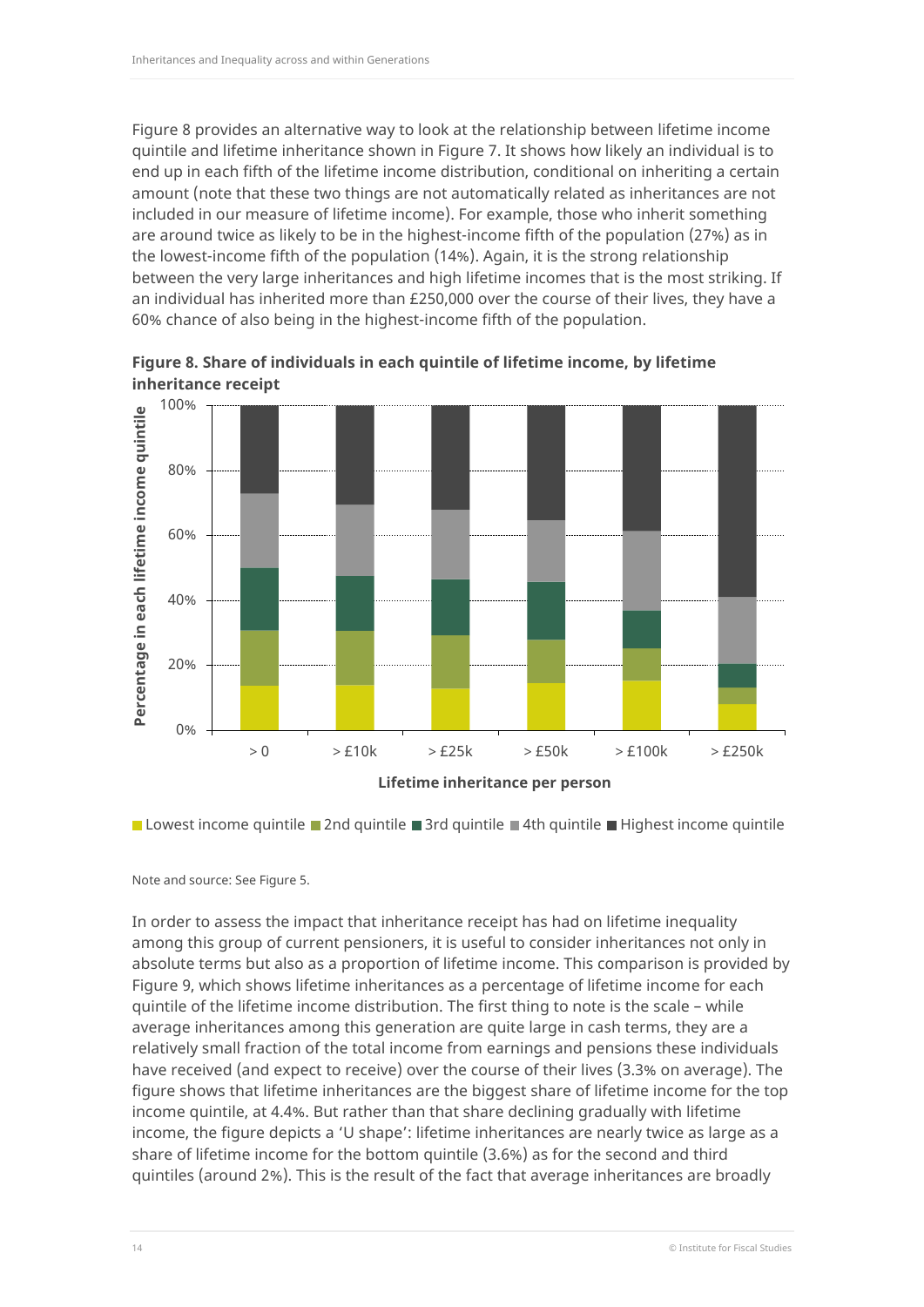similar across the bottom half of the lifetime income distribution in cash terms: because the bottom quintile have lower lifetime incomes, the same cash-terms inheritance is a larger share of lifetime income for that group. To the extent that we were able to include working-age benefits (other than JSA) in our measure of lifetime income, the 'U shape' would become less pronounced, as those benefits would provide the largest boost to the incomes of those with the lowest lifetime incomes on our measure.



**Figure 9. Lifetime inheritances as a share of lifetime income, by lifetime income quintile** 

Note and source: See Figure 5.

The relative importance of lifetime inheritances for the top lifetime income quintile is driven by the fact that a large share of that group have received substantial inheritances. By contrast, the relative importance of lifetime inheritances for the bottom quintile is driven by a small number of individuals in that group who have inherited a very large amount relative to their lifetime incomes. This difference is illustrated by Figure 10, which shows the percentage of individuals whose lifetime inheritance is greater than a certain share of their lifetime income (from 5% up to 20%) for the whole sample, the bottom quintile and the top quintile. The figure shows that 26% of those in the top lifetime income quintile have received inheritances worth more than 5% of their lifetime income, compared with 18% of those in the bottom income quintile. But 5% of those in the bottom lifetime income quintile have inherited more than 20% of their lifetime income, compared with 4% of the top quintile (and 3% of the population overall).

A similar point is illustrated by looking at how lifetime inheritances relate to the average yearly income received from employment, across the lifetime earnings distribution. Figure 11 shows that, across this group of current pensioners as a whole, 12% have inherited more than 5 years' worth of net (post-tax) earnings and 4% have inherited more than 10 years' worth of net earnings. If one looks solely at those in the top quintile of lifetime earnings, those numbers are unchanged. But among those in the bottom quintile of lifetime earnings, 16% have inherited more than 5 years of net earnings and 9% have inherited more than 10 years of net earnings. The inheritances of those with lower lifetime earnings are much smaller in absolute terms (averaging around £25,000 for those in the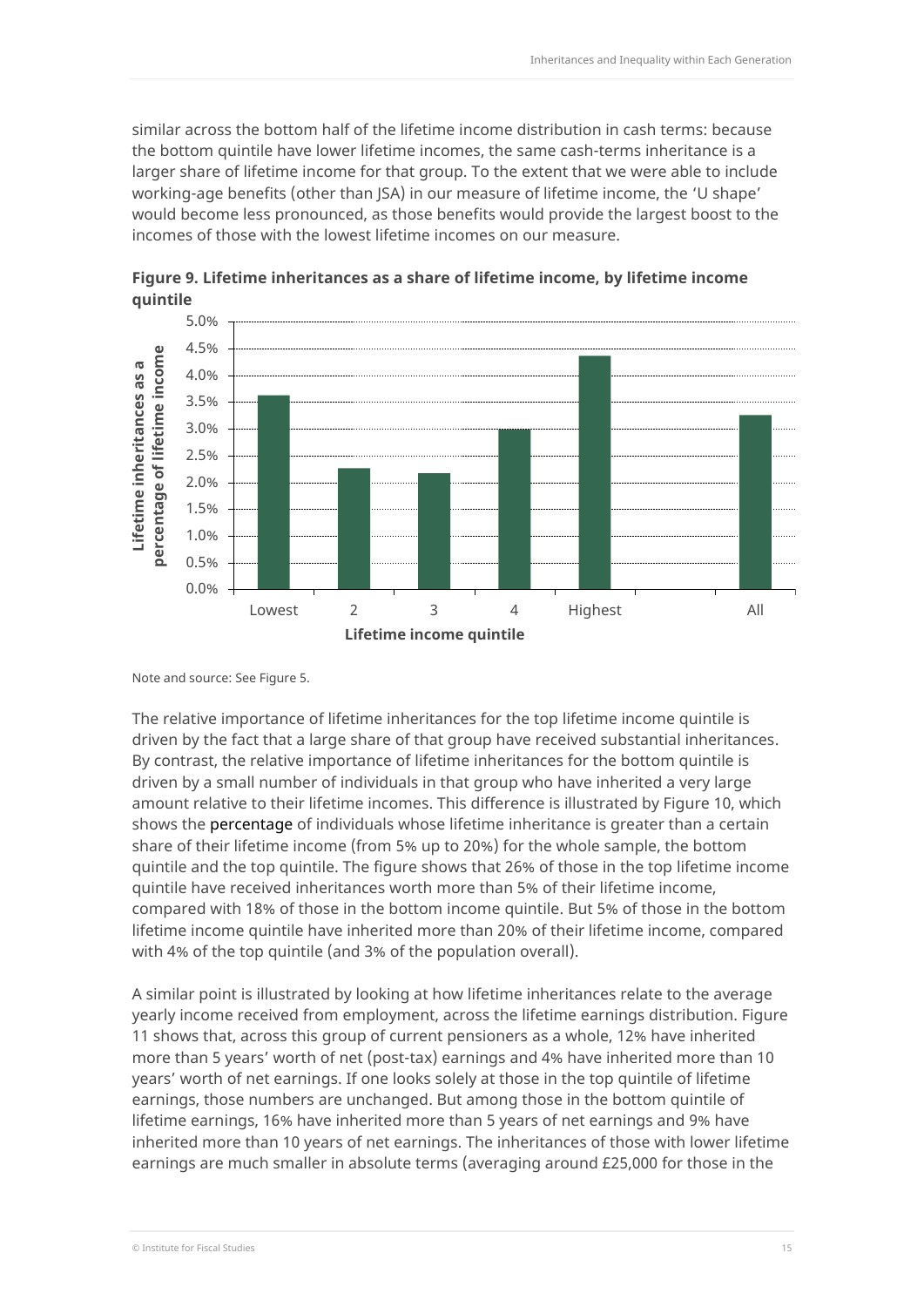bottom quintile compared with around £100,000 for those in the top quintile), but among those who receive an inheritance they are larger relative to earnings.



**Figure 10. Distribution of lifetime inheritances as a share of lifetime income, by lifetime income quintile**

**Lifetime inheritance as a percentage of lifetime income**

Note and source: See Figure 5.





**Lifetime inheritance measured in years of net earnings**

Note: Sample of individuals aged 65 to 80 in ELSA wave 6. Only those individuals for whom household earnings can be satisfactorily calculated are included. Lifetime totals are calculated using a 3% real discount rate, with inflation measured using a variant of the CPI that includes mortgage interest payments. Earnings quintile groups are derived by dividing individuals into five equally-sized groups based on lifetime net household earnings per person. England only.

Source: Authors' calculations using ELSA, various waves, and linked administrative data.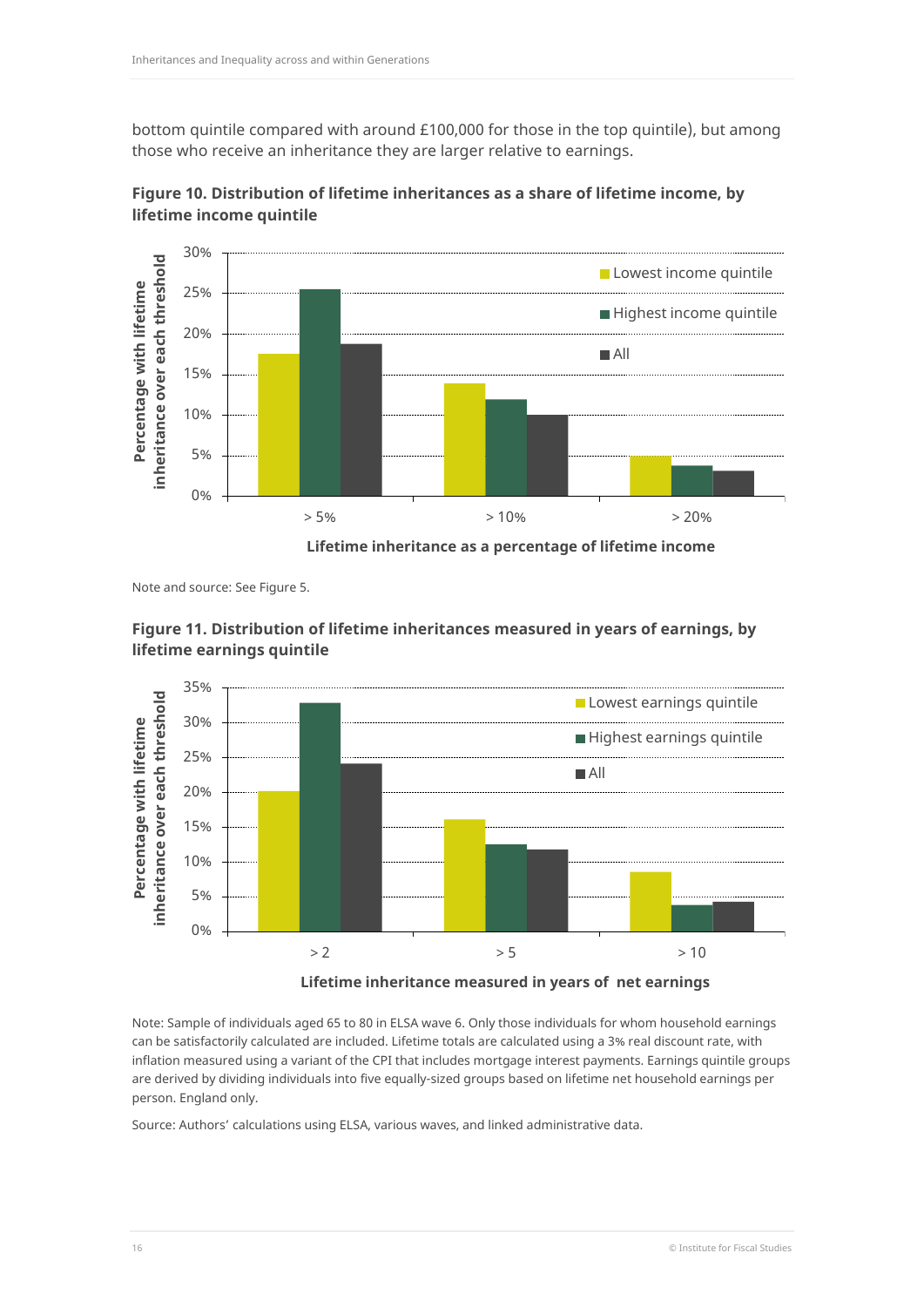In summary, evidence from the current pensioner population suggests that people who have higher incomes over their lives also tend to receive more in inheritance, as one might expect. The difference in inheritance receipts between the highest-income individuals and the rest is particularly stark. When looking at the sizes of inheritances relative to lifetime income, however, the story is slightly different. In those proportional terms, inheritance receipts boost lifetime resources the most for the highest *and* lowest income groups, on average. But there are also big disparities in access to inheritances between people with similar incomes.

#### **3.2 Inheritances and inequality among younger generations**

What will be the impact of inheritance receipts on inequality within the current workingage population? This is more difficult to answer than the same question for current pensioners: most working-age adults have living parents and so are yet to receive any inheritance. In this subsection, we bring together data on the distribution of wealth of elderly households and the inheritance expectations of different income groups within younger generations to build up a picture of the likely effect of inheritance on inequality among younger generations.<sup>[11](#page-17-0)</sup>

The growing stock of wealth held by elderly households (shown earlier in Figure 1) is very unevenly shared, suggesting that receipt of inheritances within the younger generations will be uneven too. For example, 20% of current elderly households (those households in which all members are 80 or older) have net wealth of less than £10,000, while 9% have wealth of more than £500,000 (including financial and housing wealth, but excluding pension wealth). A more comprehensive picture of wealth inequality among elderly households is provided by Figure 12, which shows the share of total wealth held by the top 50%, top 25% and top 10% of households in this group. There are two key things worth noting from this figure. First, a large share of the wealth currently held by elderly households is likely to flow to a small group of individuals in the younger generation. The top half of elderly households hold around 90% of the wealth, implying that the vast majority of inheritances from this group are likely to go to a 'lucky' half of individuals in the younger generation. The top 10% of elderly households hold around 40% of the wealth, implying that nearly half of the wealth held by the current elderly will flow to only 10% of individuals in the younger generation.

However, the second thing to note from Figure 12 is that wealth inequality among elderly households fell slightly between 2002–03 and 2012–13. The share of wealth held by the top 25% of households fell from 70% to 62% over that decade, and the share held by the top 10% fell from 42% to 38%. The primary reason for this decline in wealth inequality is that homeownership among today's elderly is more widespread, and hence less the preserve of the richest groups, than it was among the same age group ten years ago. In 2012–13, 71% of elderly households were homeowners, up from 60% in 2002–03. The consequence is that, while still very unequal, inheritances look likely to be somewhat more evenly distributed (at least excluding the very richest households) in future than they have been in the past.

<span id="page-17-0"></span><sup>&</sup>lt;sup>11</sup> Of course, expectations about inheritances can themselves have an impact on inequality by affecting choices about how much to work and save. Ongoing work at IFS is seeking to understand these effects by incorporating inheritances into a life-cycle model of consumption, saving and labour supply.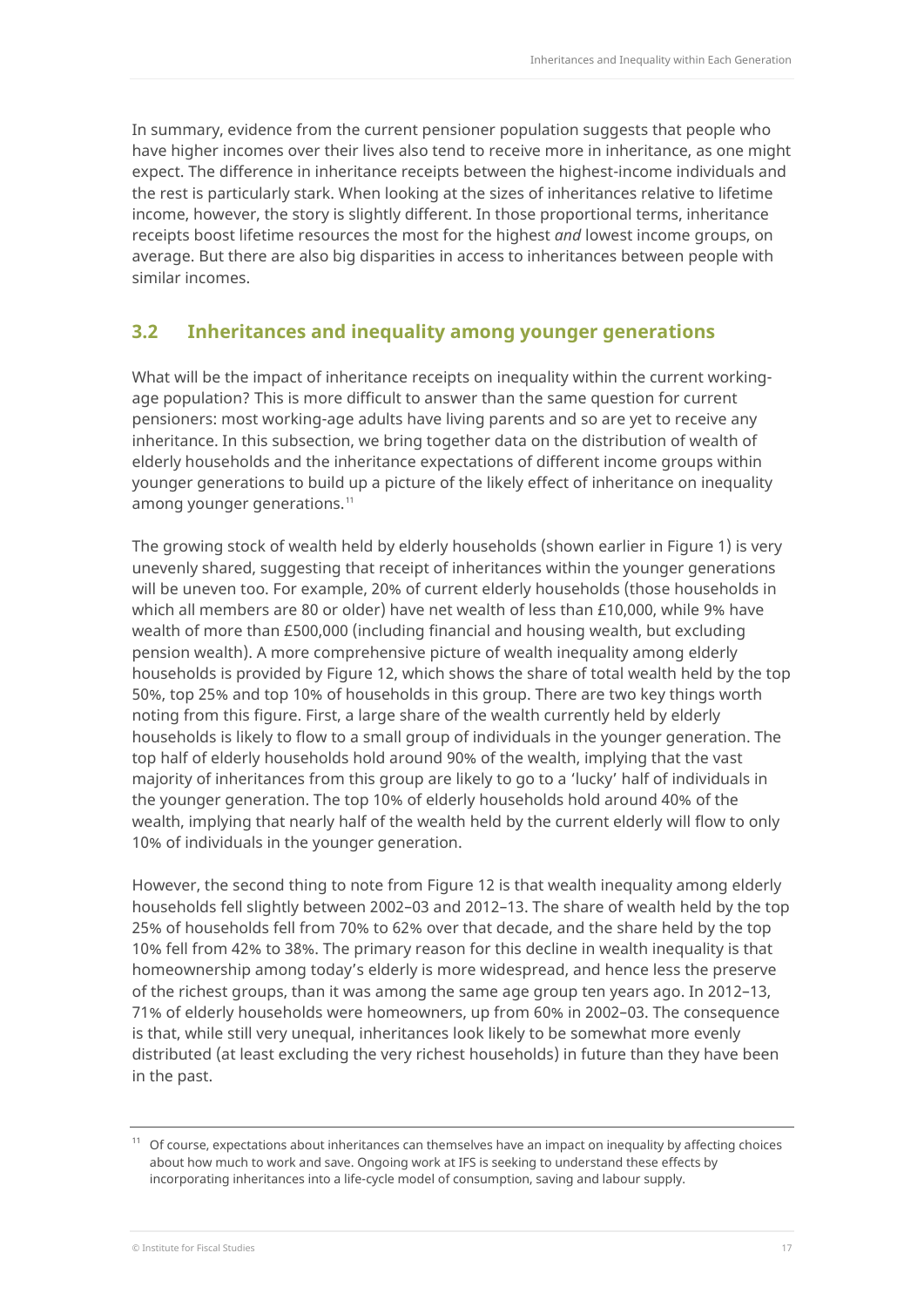

**Figure 12. Top wealth shares among households where all members are 80 or older**

Note: Households containing more than one benefit unit are excluded from the sample. Figures are adjusted for inflation using a variant of the CPI that includes mortgage interest payments. England only.

Source: Authors' calculations using ELSA, waves 1 and 6.



**Figure 13. Mean net non-pension wealth of households where all members are 80 or older, by region of England**

Note: Households containing more than one benefit unit are excluded from the sample. Figures are adjusted for inflation using a variant of the CPI that includes mortgage interest payments. England only.

Source: Authors' calculations using ELSA, waves 1 and 6.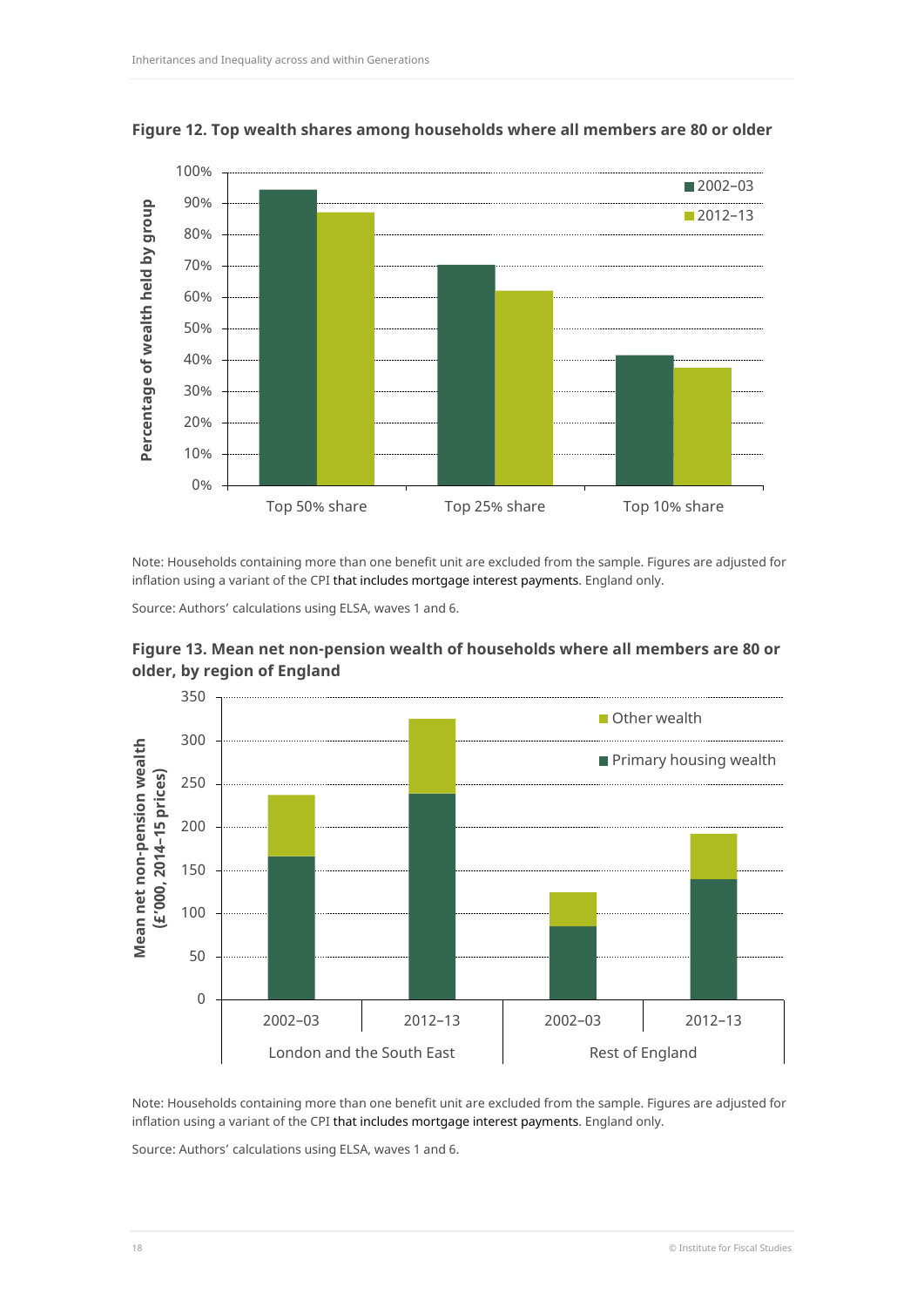One reason for the large inequalities in the wealth different households are likely to leave to their children is the regional variation in property prices. This is illustrated by Figure 13, which shows the average non-pension wealth of elderly households in London and the South East, compared with those in the rest of England. In 2012–13, the mean wealth of elderly households in London and the South East was £330,000, compared with an average of £190,000 across the rest of England. As one would expect, the majority of the difference is driven by the higher primary housing wealth of those households living in London and the South East.

The impact of inheritances on inequality among younger generations depends not only on wealth inequality among the current elderly but also on which households receive an inheritance. In Figure 14, we investigate how the likelihood of having received or expecting to receive an inheritance at some point in life varies with current income. We divide those born in each decade between the 1930s and the 1970s (each 'cohort') into five equally-sized groups (quintiles) according to their current income, and plot the proportion in each quintile and each cohort who have either received or expect to receive an inheritance (including inheritances received or expected by a partner). As with Figure 3, we use ELSA for those born in the 1950s or earlier, and WAS for those born in the 1960s and 1970s, as data on those cohorts are not available in ELSA. The details of the calculations are the same as described in the text accompanying that figure.<sup>[12](#page-19-0)</sup>



**Figure 14. Percentage of individuals who either have received or expect to receive an inheritance, by income quintile, for those born in different decades** 

Note: Figures for 1930s, 1940s and 1950s cohorts are calculated using ELSA and figures for 1960s and 1970s cohorts are calculated using WAS (see text around Figure 3 for further details). Inheritances received or expected by other household members are also included. Excludes individuals with missing household net income. England only.

Source: Authors' calculations using ELSA, wave 6, and WAS, various years.

<span id="page-19-0"></span> $12$  The one difference is that (for obvious reasons) Figure 10 excludes households for which we cannot calculate household income (which includes all multi-benefit-unit households in ELSA).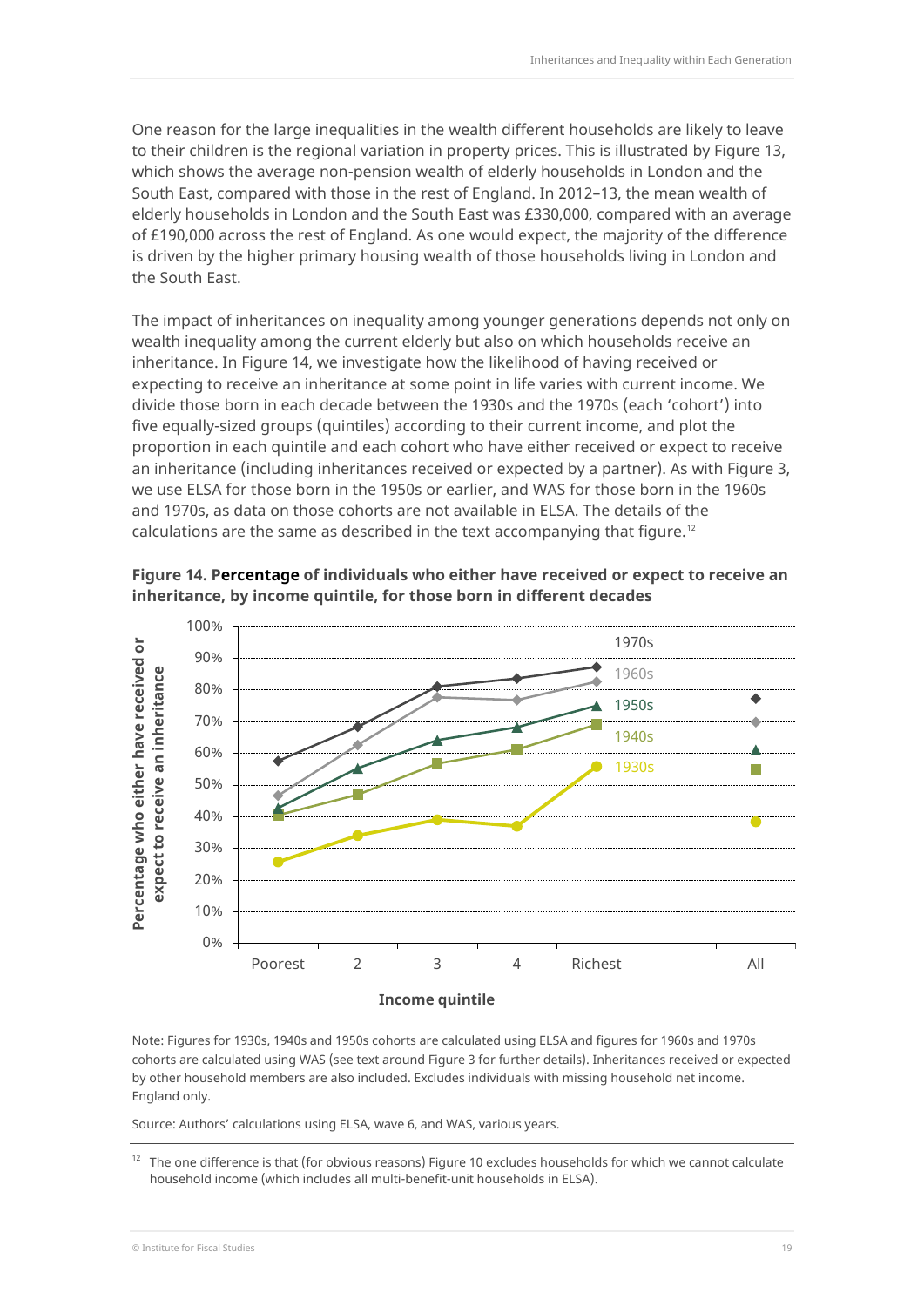Figure 14 clearly shows that within each cohort, those with higher current incomes are significantly more likely to either have received an inheritance or expect to receive one at some point in future. For example, among those born in the 1970s, 87% of those in the top income quintile have received or expect to receive an inheritance, compared to 58% of those in the bottom income quintile. This pattern fits with the past patterns of inheritance receipt among current pensioners (see Section 3.1). The figure also reveals that inheritances will be of greater importance for younger generations right across the income distribution. Among the bottom income quintile of those born in the 1960s, for example, 47% either have received or expect to receive an inheritance, compared with 26% of the poorest fifth in the 1930s cohort. In fact, the poorest fifth of those born in the 1970s are more likely to have received or expect to receive an inheritance than the highestincome fifth of those born in the 1930s. The proportional difference in inheritance receipt between high- and low-income households is actually lower for younger generations. Among those born in the 1930s, those in the top income quintile are more than twice as likely as those in the bottom income quintile to have received or expect to receive an inheritance. Among those born in the 1970s, those in the top income quintile are 50% more likely than those in the bottom income quintile to receive an inheritance. This is to be expected: higher homeownership rates mean a larger share of the parents of younger generations have some wealth to bequeath. But note that it does not imply that the *amounts* inherited are becoming more equal over time.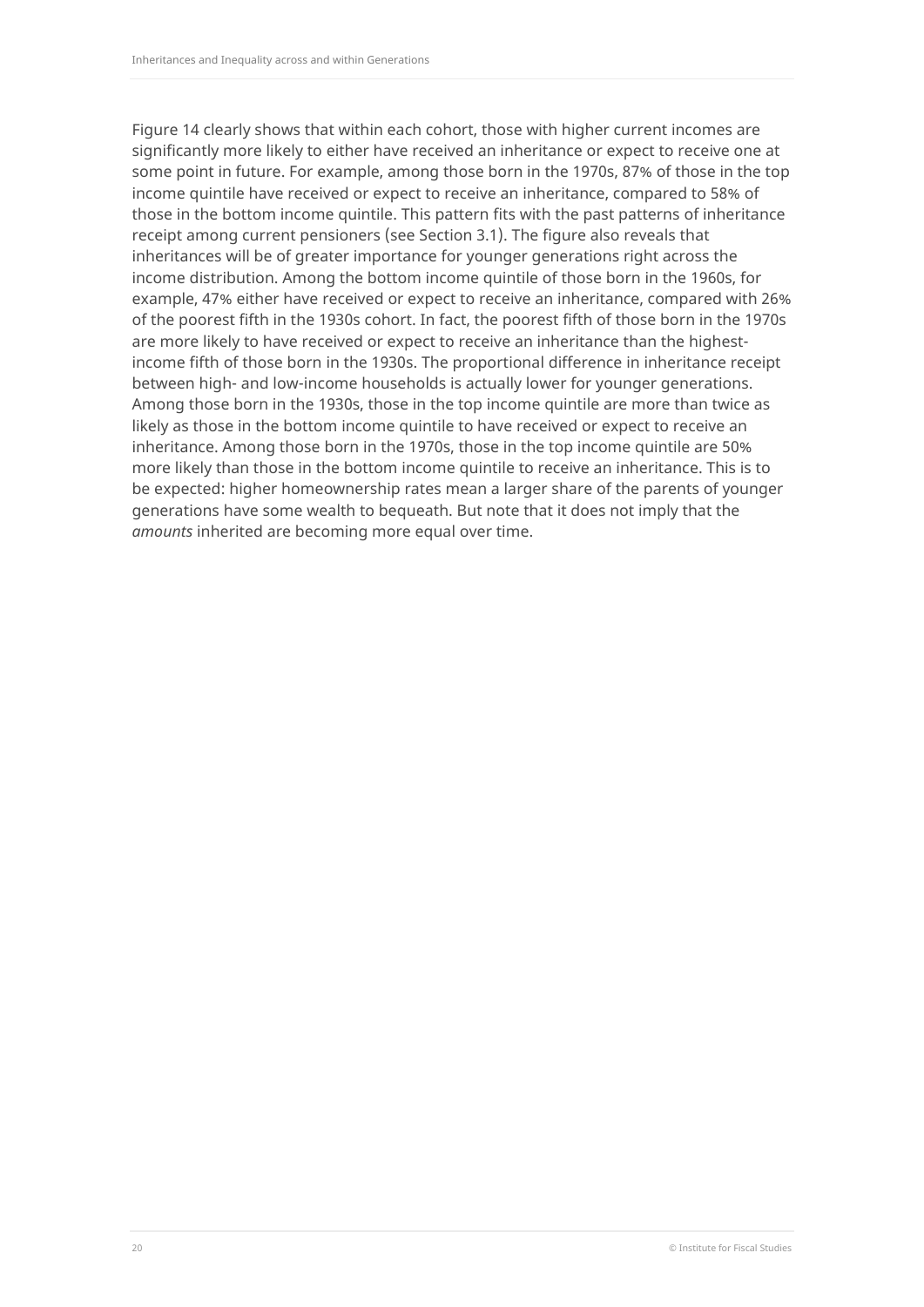# **4. Conclusion**

Today's elderly have much more wealth to bequeath than their predecessors, primarily as the result of rising homeownership rates and rising house prices. At the same time, today's young adults will find it harder to accumulate wealth of their own than previous generations did, due to the sharp fall in homeownership, the dramatic decline of defined benefit pensions in the private sector and the stagnation in household incomes. Together, these trends mean inherited wealth is likely to play a more important role in determining the lifetime economic resources of younger generations, with important implications for inequality and social mobility.

Looking at current pensioners, we find that those with the highest lifetime incomes are also those who have inherited the most across the course of their lives. High-lifetimeincome individuals are around twice as likely as low-income individuals to have inherited something, and many times more likely to have inherited hundreds of thousands of pounds. There is evidence that these patterns are likely to be maintained among younger generations: those with higher incomes are much more likely to either have received an inheritance or expect to receive one in future. An assessment of how inequality in the amounts inherited will differ for younger generations would require the collection of new data, but would be a worthy topic for future research.